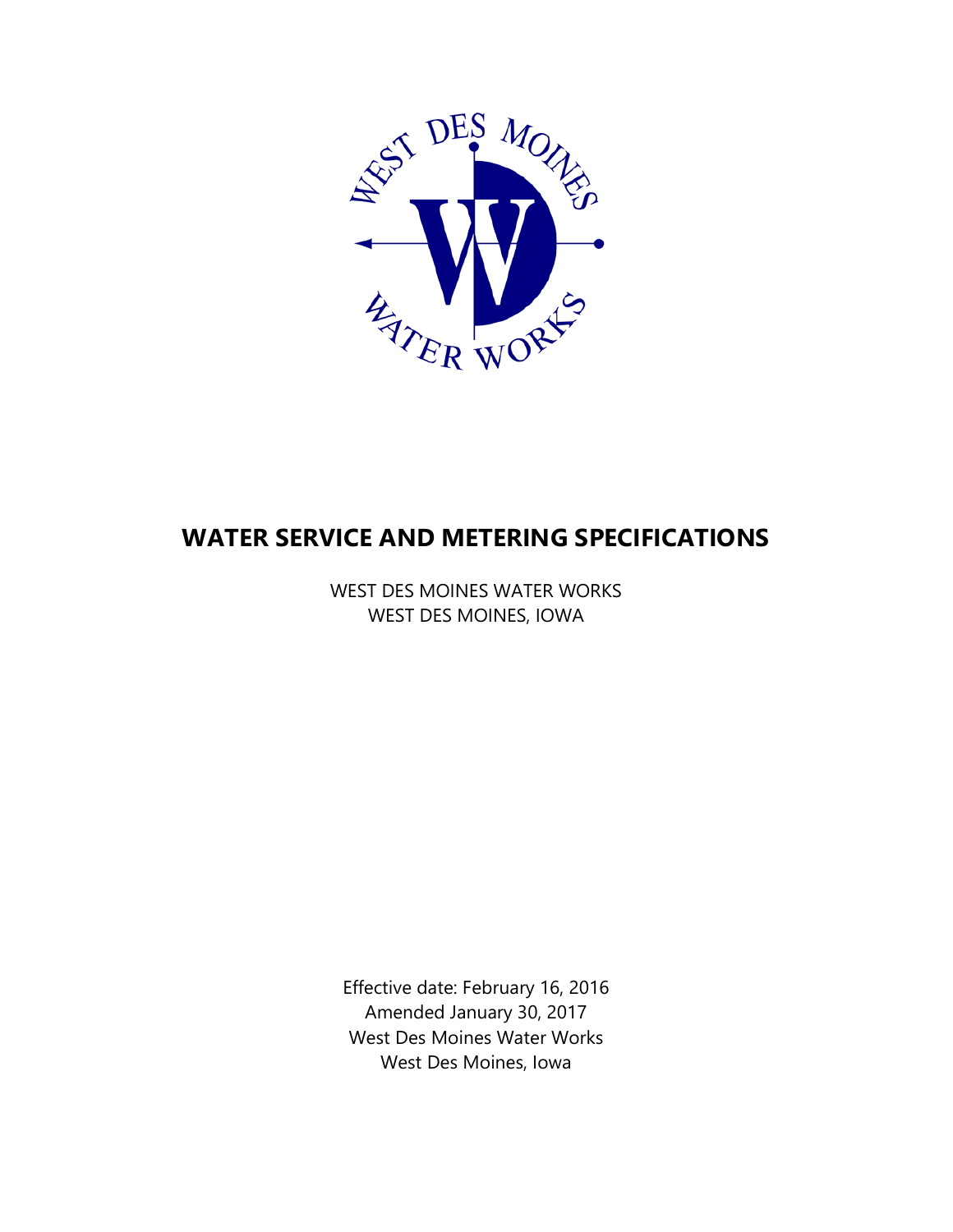## PART 1 - GENERAL CONDITIONS

## INDEX

- 
- 
- 
- 4. APPLICABILITY OF 8. NON-COMPLIANCE **SPECIFICATIONS**
- 1. FORM 5. INTERPRETATION
- 2. DEFINITION OF TERMS 6. STANDARDS AND CODES
- 3. INTENT 7. GENERAL REQUIREMENT
	-

- 1. FORM
	- A. These Standard Specifications are in outline form and contain incomplete sentences. Omission of words or phrases is intentional. Supply omitted words or phrases by inference.

## 2. DEFINITION OF TERMS

- A. "City" shall mean the City of West Des Moines, Iowa, acting through the City Council or an authorized representative of the City Council.
- B. "Contractor" shall mean any person, firm, partnership, association or corporation installing water mains, water service connections, fire protection connections and appurtenances for the subdivider or developer.
- C. "Developer" shall mean any person, firm, partnership, corporation, association, estate, trust or any group or a combination acting as a unit, or any agent thereof, developing or proposing to develop land as a commercial or industrial site, including multifamily residential sites, all as defined by the zoning ordinances of the City of West Des Moines.
- D. "Fire protection connection" shall mean the pipe and appurtenances extending from a public or private water main to a building and conveying water for fire protection purposes.
- E. "General Supplemental Specifications" shall mean the most recent version of the SUDAS Standard Specification as modified by the WDMWW General Supplemental Specifications to SUDAS.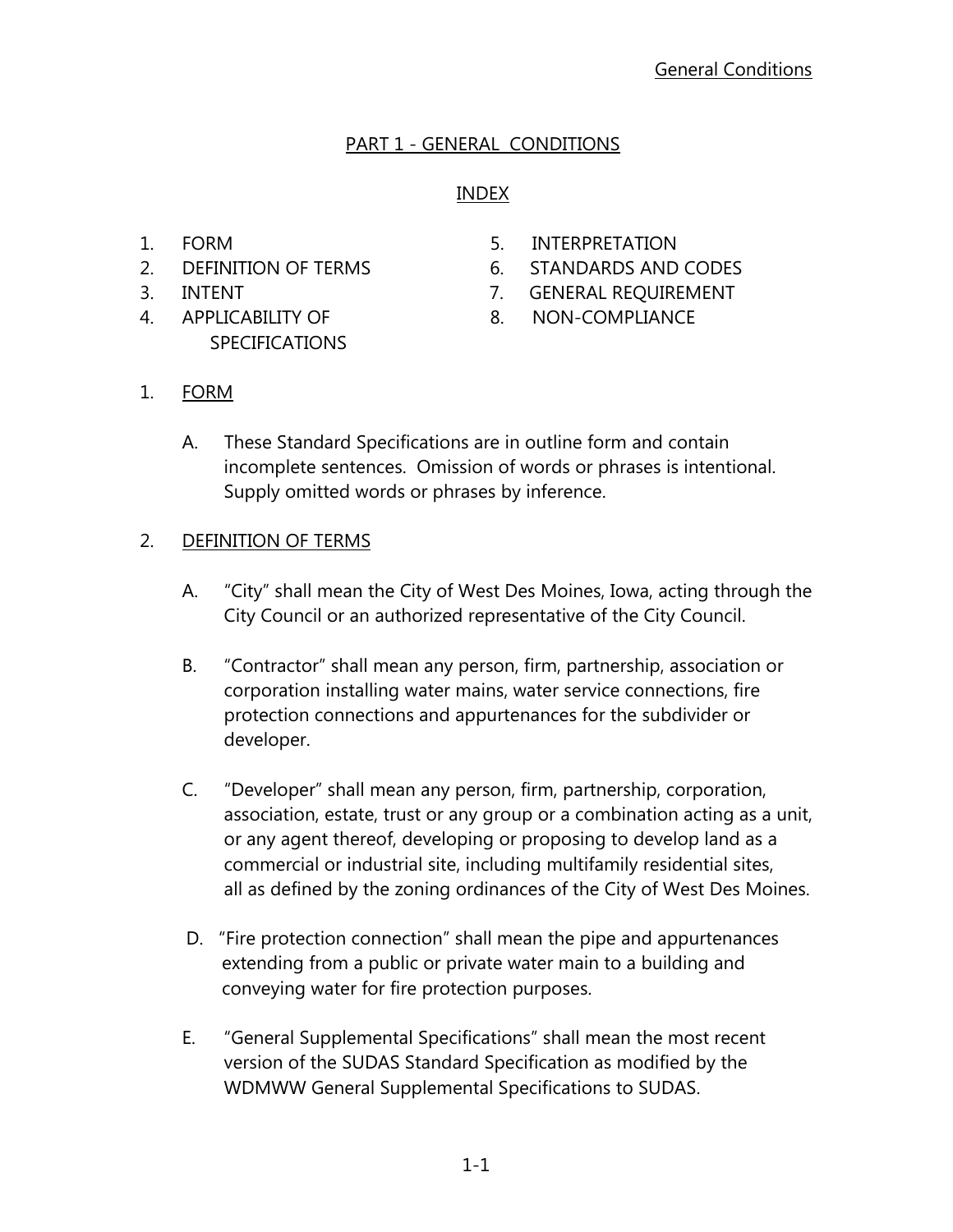- F. "Standard Drawings" shall mean the drawings bound with these specifications.
- G. "Subdivider" shall mean any person, firm, partnership, corporation, association, estate, trust or any group or combination acting as a unit, or any agent thereof, dividing or proposing to divide land so as to constitute a subdivision as defined by subdivision ordinances of the City of West Des Moines or Chapter 354, Code of Iowa.
- H. "Water service connections" shall mean the pipe and appurtenances extending from a public or private water main, or a fire protection connections, to a building and conveying water for all uses, except fire protection.
- I. "Water Works" shall mean the West Des Moines Water Works, acting through its Board of Trustees or an authorized representative of the Board of Trustees.

## 3. INTENT

- A. To set forth requirements of performance, type of structure desired and standards of materials and construction for installation of water and fire service connections and water metering arrangements and appurtenances to be connected to the West Des Moines Water Works water distribution system.
- B. To assist in implementing portions of subdivision ordinances of the City of West Des Moines.
- C. To assist in implementing rules of the Board of Trustees of the West Des Moines Water Works .
- D. To supplement the SUDAS Standard Specifications as modified by the West Des Moines Water Works General Supplemental Specifications to the SUDAS Specification
- E. To supplement the provisions of "Standard Construction Specifications for Subdivisions" of the City of West Des Moines.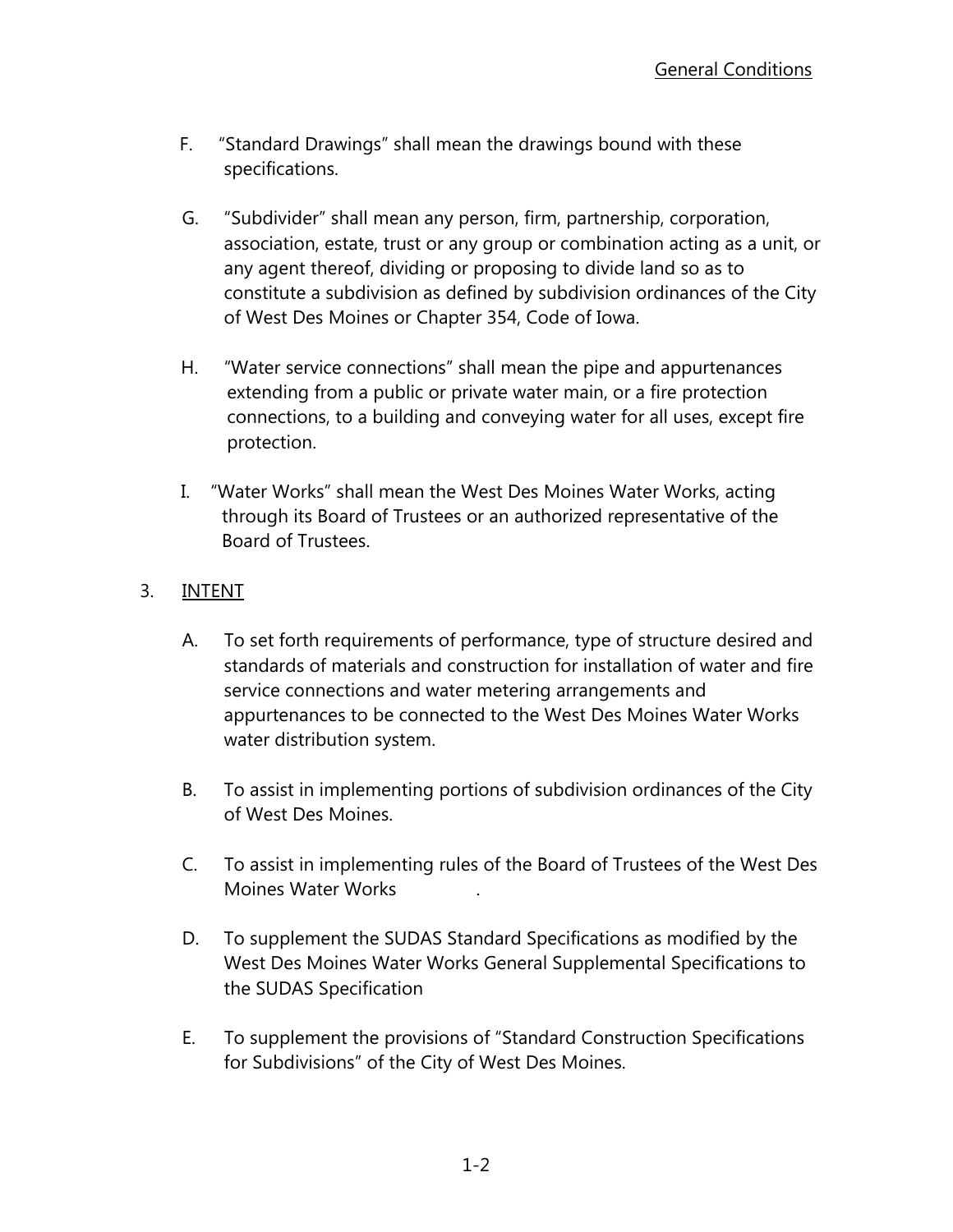- F. To insure that water service connections, fire protection connections and water metering arrangements and appurtenances meet requirements of the City of West Des Moines, West Des Moines Water Works and Iowa Department of Natural Resources (IDNR).
- G. To supersede all previous water metering and service specifications of the Water Works.

## 4. APPLICABILITY OF SPECIFICATIONS

- A. These specifications shall apply to the following:
	- 1. Water service connections and appurtenances to be installed, upgraded or replaced in any type of subdivision.
	- 2. Water service connections, fire protection connections and appurtenances to be installed, upgraded or replaced in a commercial or industrial site.
	- 3. These specifications shall apply to any of the above types of work on which construction is started on or after January 26, 2016.
- B. These specifications shall not apply to repair or abandonment work of existing water service connections or fire protection connections.
- C. In the event of a conflict between these specifications and an applicable building code, the provisions of the more restrictive document shall apply.

## 5. INTERPRETATION

 A. Water Works will answer questions regarding interpretation of intended meaning of specifications; its interpretation shall be accepted as final.

## 6. STANDARDS AND CODES

 A. Do work in accordance with best present-day installation and construction practices.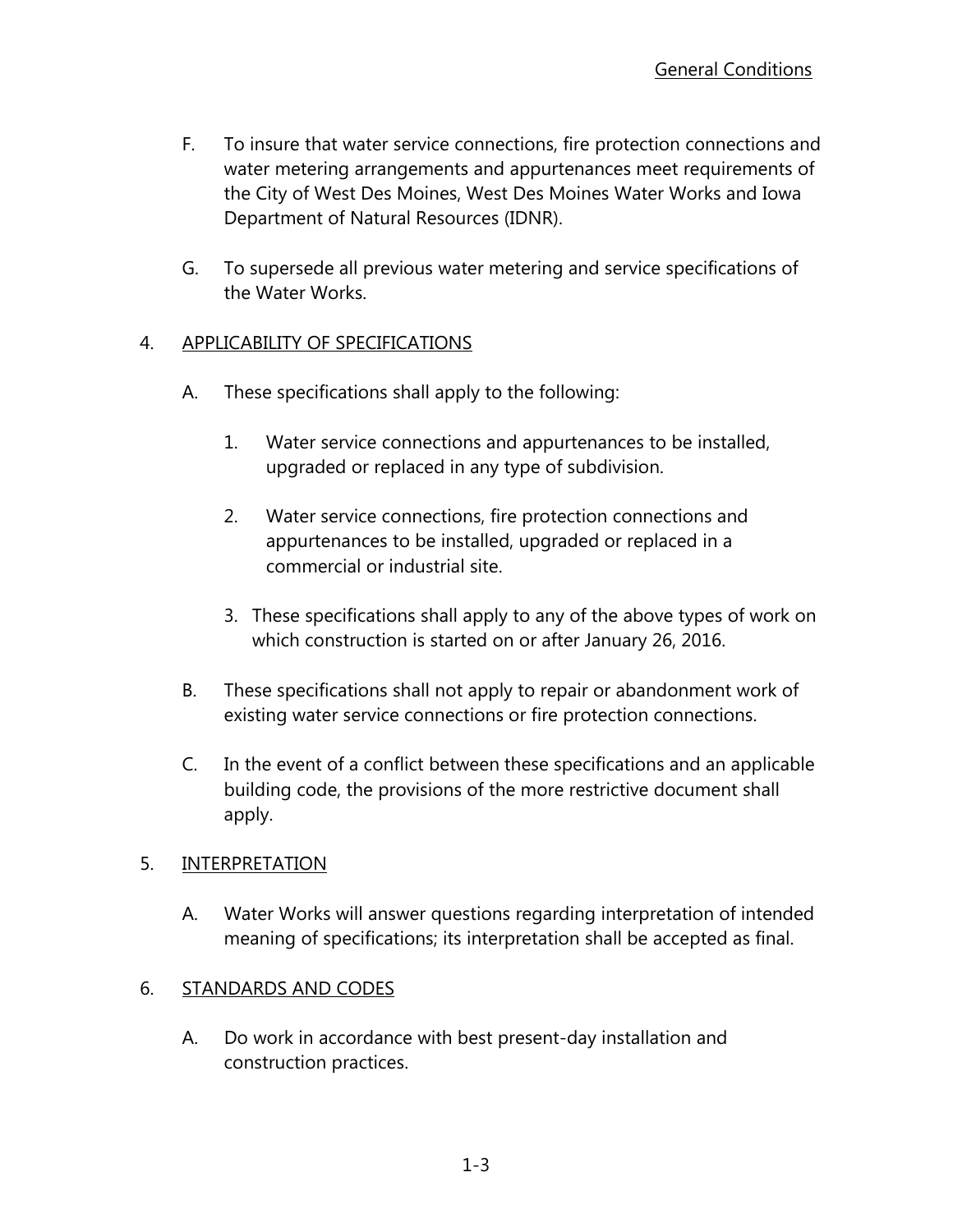B. Conform with standards and codes of the State of Iowa, rules of the Iowa Department of Natural Resources, the Iowa Department of Labor, ordinances of the City of West Des Moines and rules of the West Des Moines Water Works.

## 7. GENERAL REQUIREMENTS

- A. Design water services and appurtenances in accordance with the following standards:
	- 1. Iowa Department of Natural Resources Standards and Requirements.
	- 2. Recommended Standards for Water Works in the Statewide Urban Design and Specifications (SUDAS).
	- 3. West Des Moines Building Code
	- 4. Water Service and Meter Specifications for West Des Moines Water **Works**
	- 5. SUDAS Standard Specifications as modified by the West Des Moines Water Works General Supplemental Specifications to the SUDAS Specification

## 8. NON-COMPLIANCE

- 1. Owners of water service pipes, fire service pipes and water metering arrangements not in compliance with water service and meter specifications shall make such changes as may be required by the Water Works within 30 days of being notified in writing of said noncompliance.
- 2. After the end of the 30 day non-compliance period, water service may be discontinued to a non-complying premise following the same procedures outlined in the Resolution outlining Billing and Collection Procedures for Maintenance Requests.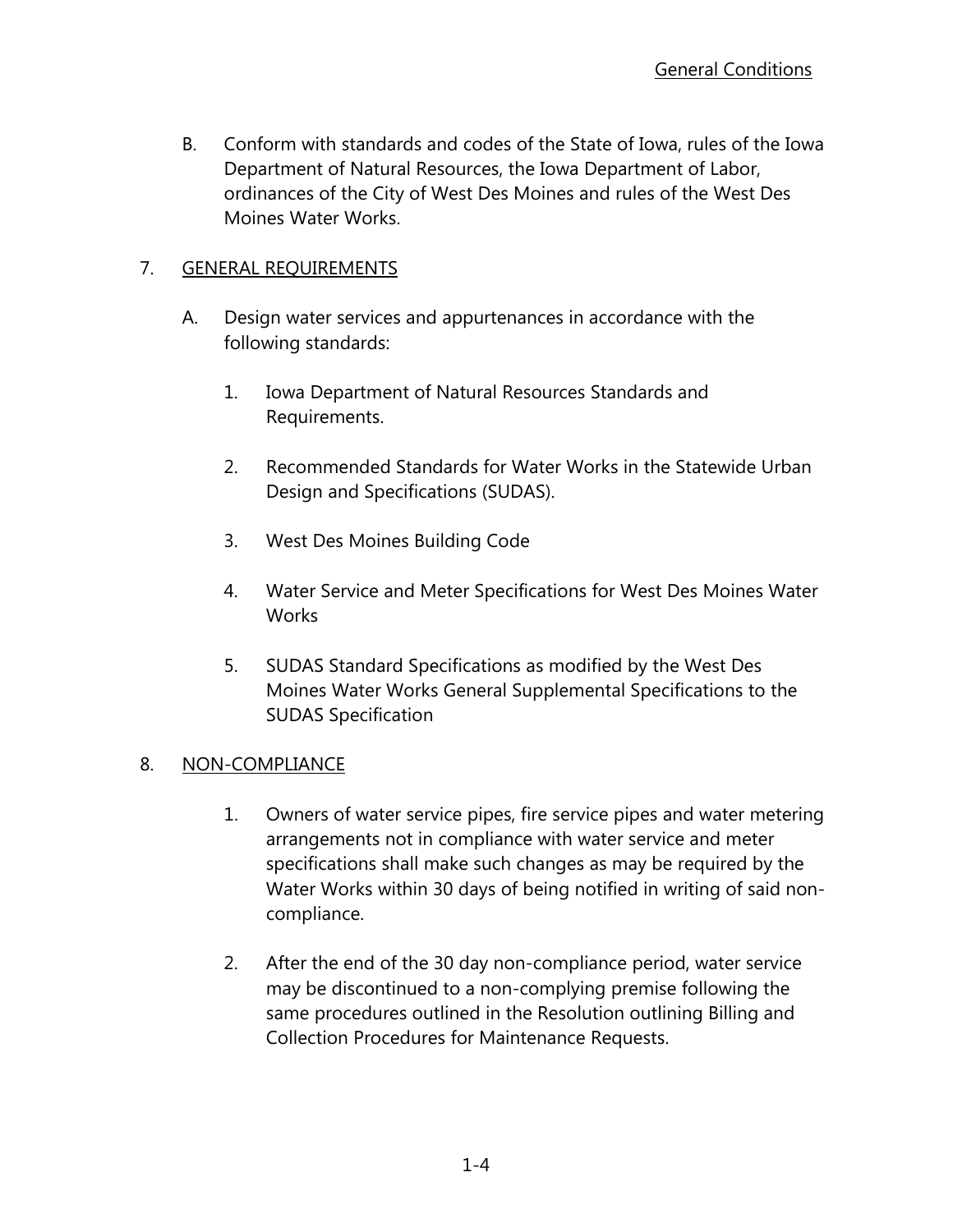## PART 2 – MATERIALS

#### INDEX

1. GENERAL 2. PIPE FITTINGS AND APPURTENANCES

#### 1. GENERAL

- A. Pipe and fittings: conform to requirements of American National Standards Institute (ANSI), American Water Works Association (AWWA) and American Society for Testing and Materials (ASTM).
- B. Use only new materials for water mains and all appurtenances.
- C. Materials shall be subject to acceptance or rejection by Water Works at job site or storage location.

#### 2. PIPE, FITTINGS AND APPURTENANCES

A. Pipe, fittings and appurtenances installed for water services shall conform to the West Des Moines Water Works General Supplemental Specification to SUDAS.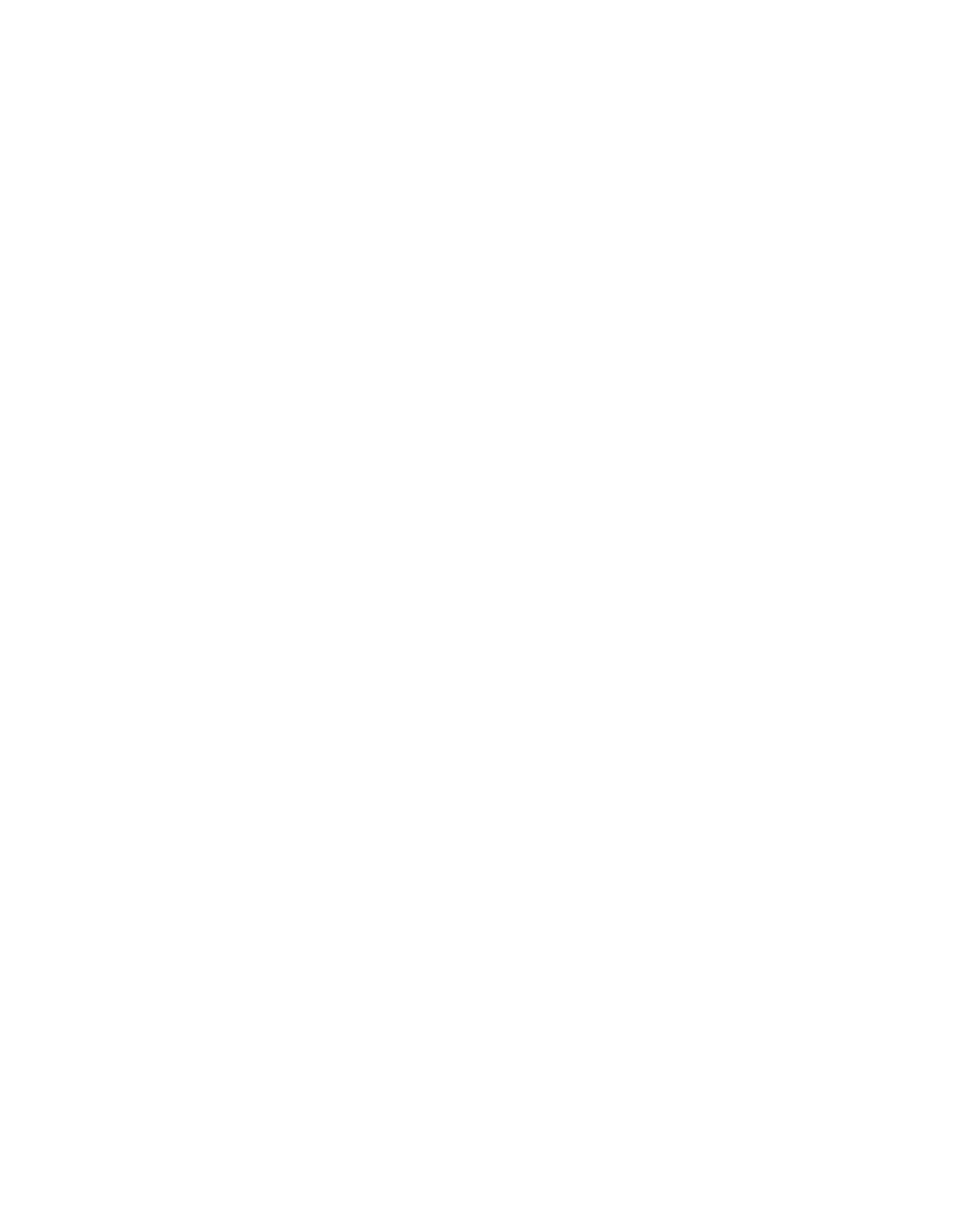## PART 3 – CONNECTIONS TO WATER MAINS

### INDEX

- 
- 
- 3. WORK BY WATER WORKS BY OTHERS
- 1. GENERAL 1. GENERAL 1. A WORK BY OTHERS
- 2. MATERIALS 5. INSPECTION OF WORK
	- 6. DISCONTINUANCE AND SEVERANCE
- 1. GENERAL
	- A. This part of the specifications sets out Water Works requirements for water service connections and fire protection connections conveying unmetered water.
	- B. Water Works standard tap diameters: 1 inch, 1-1/2 inch, 2 inch, 4 inch, 6 inch, 8 inch, 10 inch and 12 inch.
		- 1. Make own arrangements for taps larger than 12 inch diameter; obtain Water Works approval of method prior to beginning work.
	- C. Water service connection saddles, as specified herein, are required for all taps, regardless of water main diameter.
	- D. Install residential curb valve and curb valve box 7'-0" inside public right-of-way line, 12'-0" when a recreational trail is located in the right-of-way, when public water main is located in street right-ofway; ensure curb valve will not be located in a sidewalk/trail.
		- 1. Install curb valves for commercial buildings a minimum 5' outside of building.
		- 2. Install curb valves for all residential settings a minimum of 10' from the exterior building foundation.
		- 3. Curb valves must be located within a public right-of-way or public water/utility easement.
		- 4. Curb valves locations which differ from the standard details enclosed may be considered by Water Works and must be approved in writing prior to construction.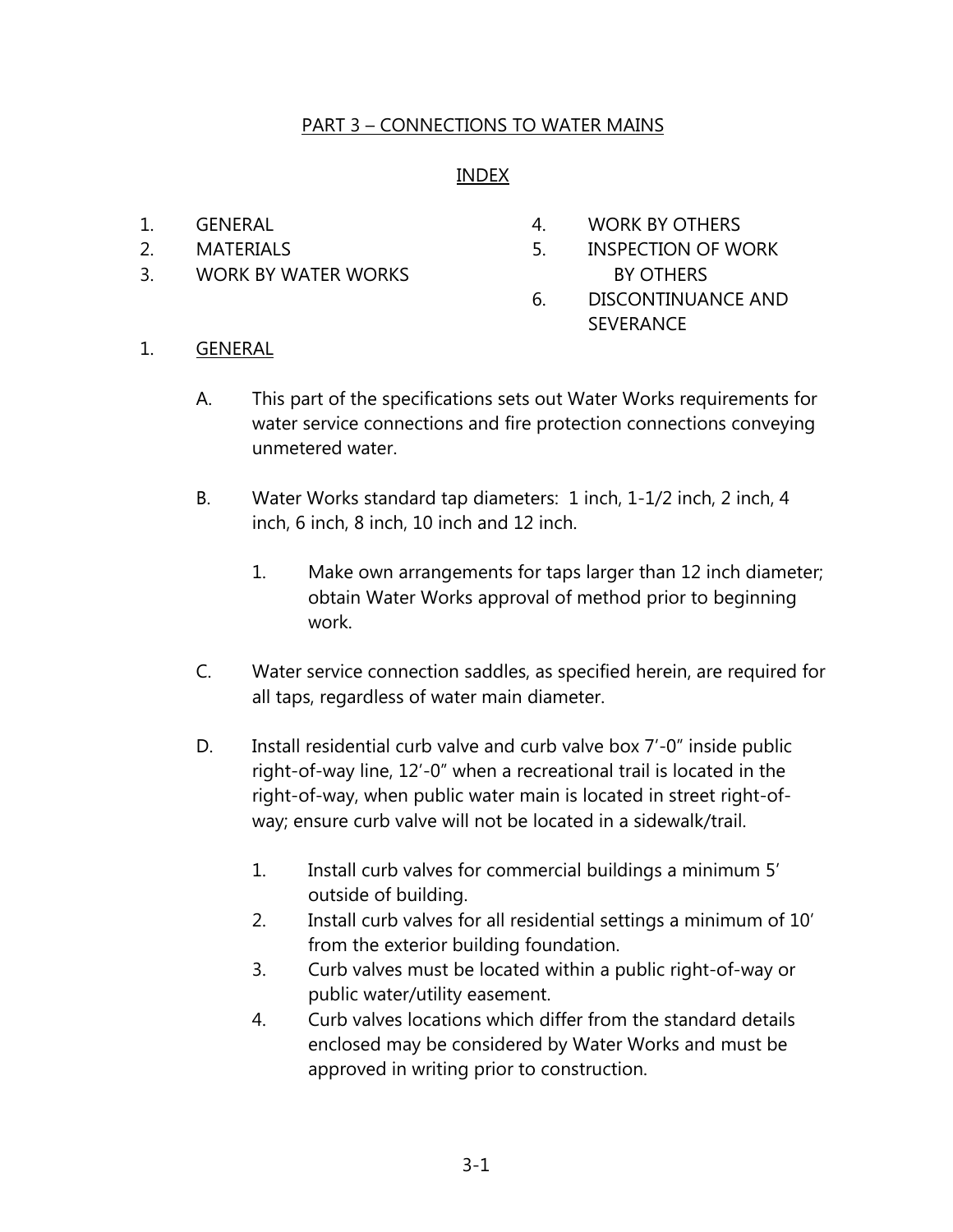- E. Cross connection control may be required; conform to City of West Des Moines Ordinance 8-2G. Determination of cross connections controls will be the sole determination of West Des Moines Water Works.
- F. Depth of cover for fire protection connections: as specified for water mains.
- G. Depth of cover for water service connections: 5'-0", minimum, except for short "gooseneck" section next to water main, where depth of cover shall not be less than 4'-6".
- H. Install connections to water mains after water main pressure and disinfection testing have been passed. Dry tapping is not allowed without prior written approval from West Des Moines Water Works.

## 2. MATERIALS

A. Material for water services and appurtenances to be per the West Des Moines Water Works General Supplemental Specification to SUDAS.

## 3. WORK BY WATER WORKS

- A. Water Works will tap a public or private water main or fire protection connection and will furnish and install a corporation valve for water service connections up to and including 2 inch diameter.
	- 1. Water Works will furnish, for installation by others, a curb valve and curb valve box for water service connections up to and including 2 inch diameter.
- B. Water Works will tap a public or private water main or fire protection connection, through a tapping valve installed by others, for 4 inch, 6 inch, 8 inch, 10 inch or 12 inch diameter connections.
	- 1. Use tapping valves and sleeves specified in West Des Moines Water Works General Supplemental Specification to SUDAS.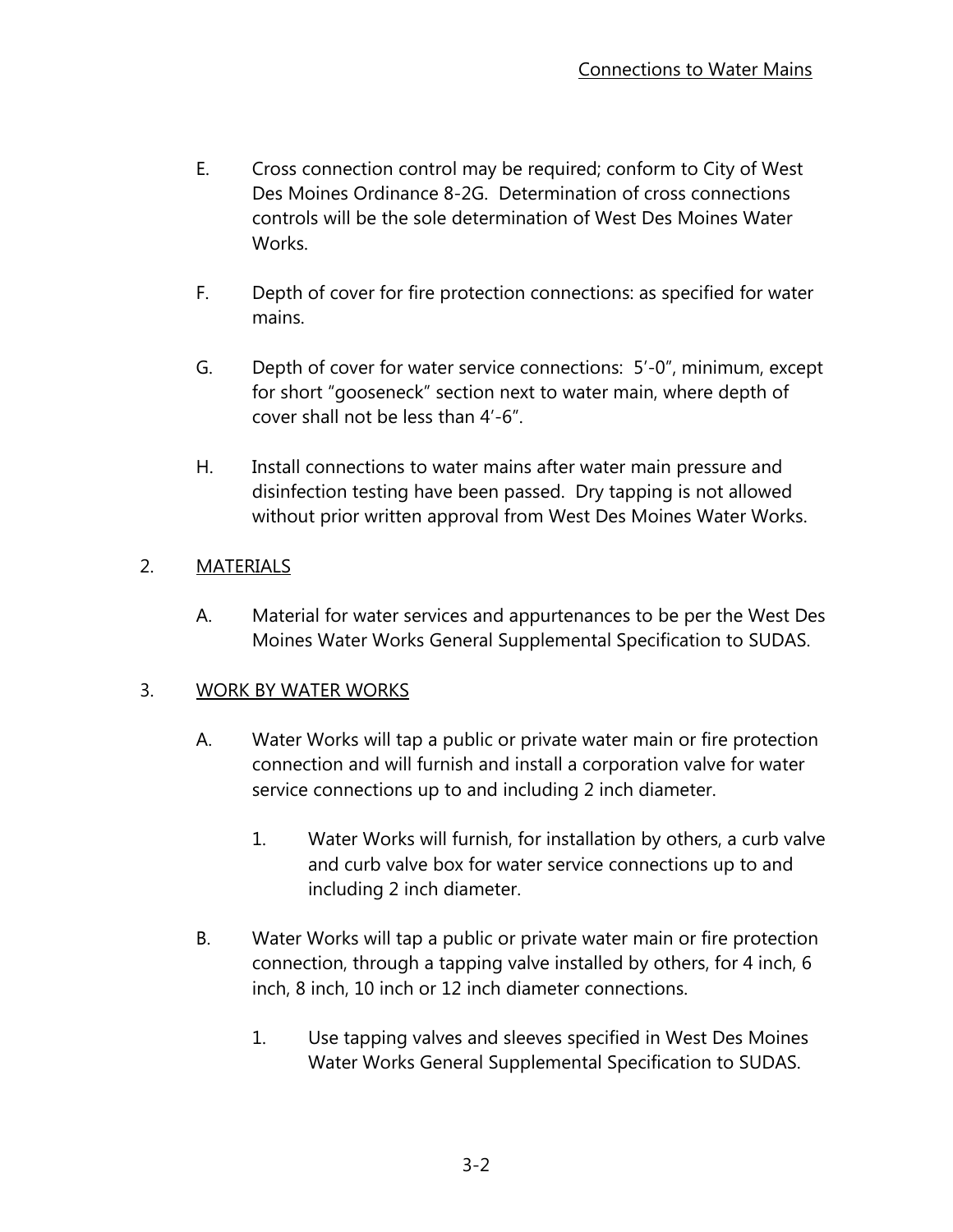- C. Water Works will work in excavations made by others provided said excavations are large enough for the intended purpose, meet OSHA regulations with respect to shoring or sloping sides and Contractor has a competent person on the site at the time the work is being done.
	- 1. If timber shoring is used, a copy of OSHA Part 1926, Subpart P – Excavations must be available on the site.
	- 2. If manufactured shoring is used, a copy of the manufacturer's tabulated data on the shoring must be available on the site.
- D. Water Works will furnish, for installation by others, a suitable steel fence post to mark location of curb valve or end of pipe.
- E. Water Works will inspect work by others when such work is being done on private fire protection connections and water service connections larger than 2 inch or on public and private water mains, regardless of location.
	- 1. Inspection of other work in private property will be done by West Des Moines Building Inspection Department.
- F. Water Works installs water meters and will inspect water meter settings unless otherwise approved by Water Works prior to initiating water service. Water Service may be delayed if installations are not in accordance with Water Works Specifications.

## 4. WORK BY OTHERS

A. All excavation, pipe installation, backfill and miscellaneous associated work required for complete construction of water service connection or fire protection connection, except the specific items of work set out herein as "Work by Water Works".

## 5. INSPECTION OF WORK BY OTHERS

A. Water Works inspections of work by others as set out in "Work by Water Works".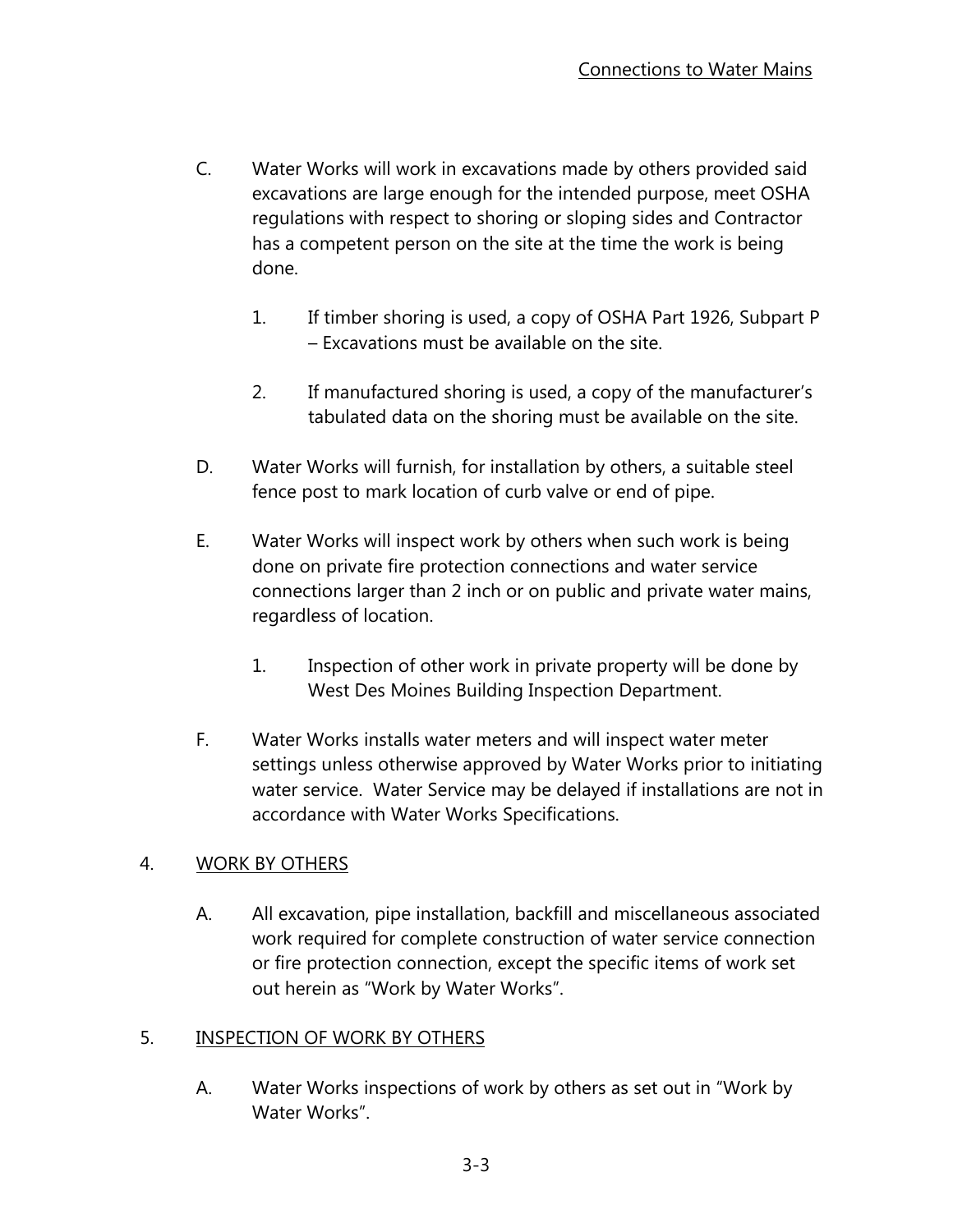B. Water Works will supply water to completed construction which has been inspected and approved by Water Works and the West Des Moines Building Inspection Department.

## 6. DISCONTINUANCE AND SEVERANCE

- 1. Water service pipes and fire service pipes no longer needed shall be physically severed from their water supply source at no cost to the Water Works. Water meters and remote reading devices will be removed by the Water Works at its cost.
- 2. Discontinuance and severance of pipes will be accomplished so that (1) no dead-ended, buried piping remain connected to the water supply source and (2) no theft of water service can occur through clandestine reconnections to a water service pipe or fire service pipe.
- 3. Contact the Water Works for specific requirements when a water service pipes or fire service pipes become unneeded.
- 4. Water service may be discontinued without notice in the event of an emergency.
- 5. Water service may be discontinued without notice in the event of tampering with the equipment furnished and owned by Water Works and when water is obtained by fraudulent means.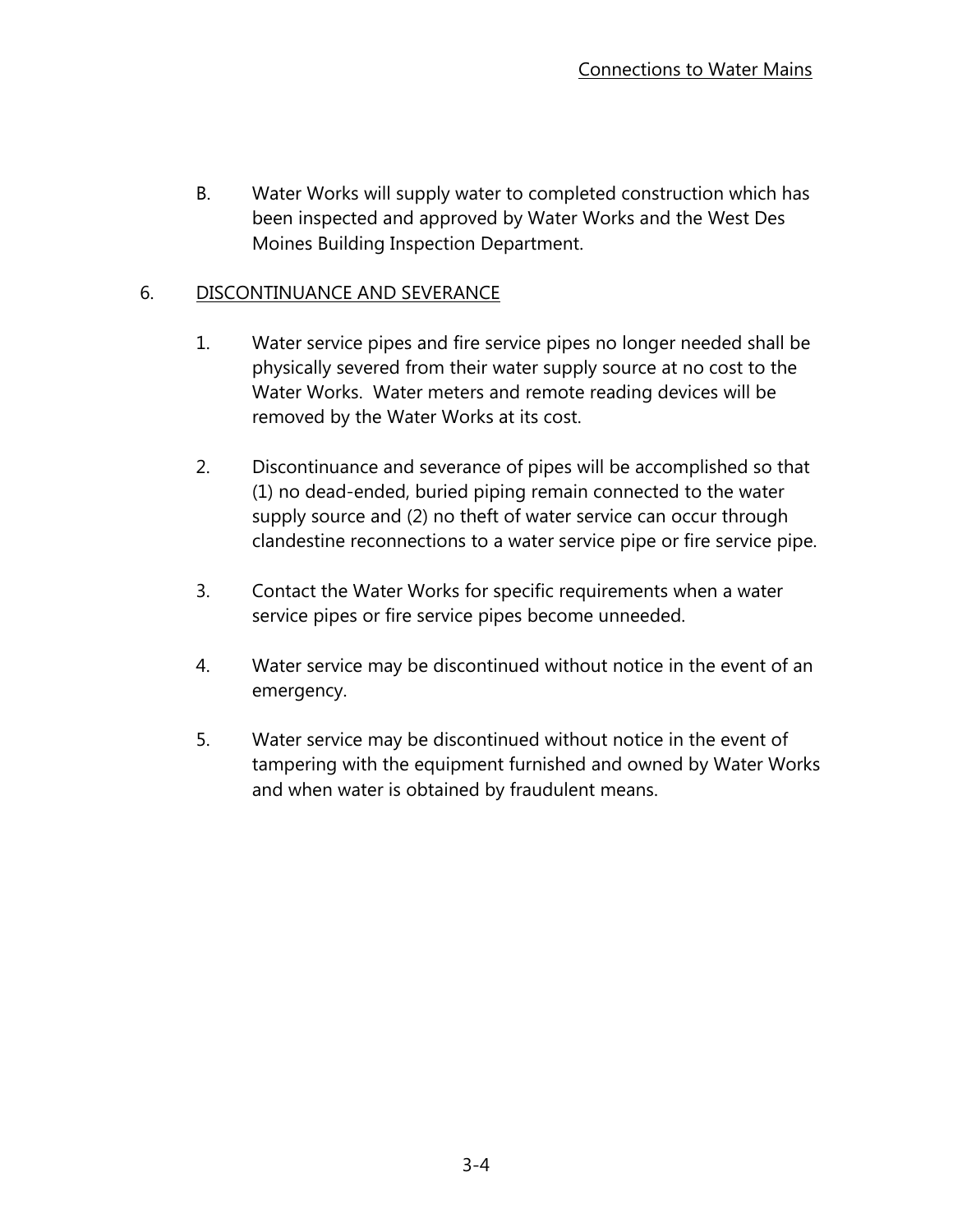## PART 4. SPECIFICATIONS FOR WATER METERING

## INDEX

- 1. GENERAL 4. WORK BY OTHERS
- 2. WATER METERS AND 5. WATER METER SETTINGS
	-
	- APPURTENANCES 6. INSPECTION OF WORK
- 3. WORK BY WATER WORKS BY OTHERS
- 

- 1. GENERAL
	- A. These specifications set out Water Works requirements for water metering at the customer's premises.
	- B. All water delivered to a customer's premises shall be metered, except water to be used for firefighting purposes.
	- C. One water meter shall be installed on each water service connection.
		- 1. Additional water meters may be installed, if deemed necessary by Water Works, to meet customer's requirements.
		- 2. Water Works will determine the size and type of water meters to be installed. See 5.H. for additional information.
		- 3. Deduct meters are not allowed in single family residential construction.
		- 4. Deduct meters may be allowed in non-single family construction only with prior written approval from West Des Moines Water Works.
	- D. These specifications are a part of the rules and regulations of the West Des Moines Water Works.

#### 2. WATER METERS AND APPURTENANCES

- A. Electromagnetic type water meter: Sensus Metering Systems (Sensus) IPERL:
	- 1. Standard water meter sizes: 3/4 inch, 1 inch
	- 2. End connections for 3/4 inch and 1 inch water meters shall be externally threaded spuds.
- B. Sensus OMNI water meters: Specific models determined by Water Works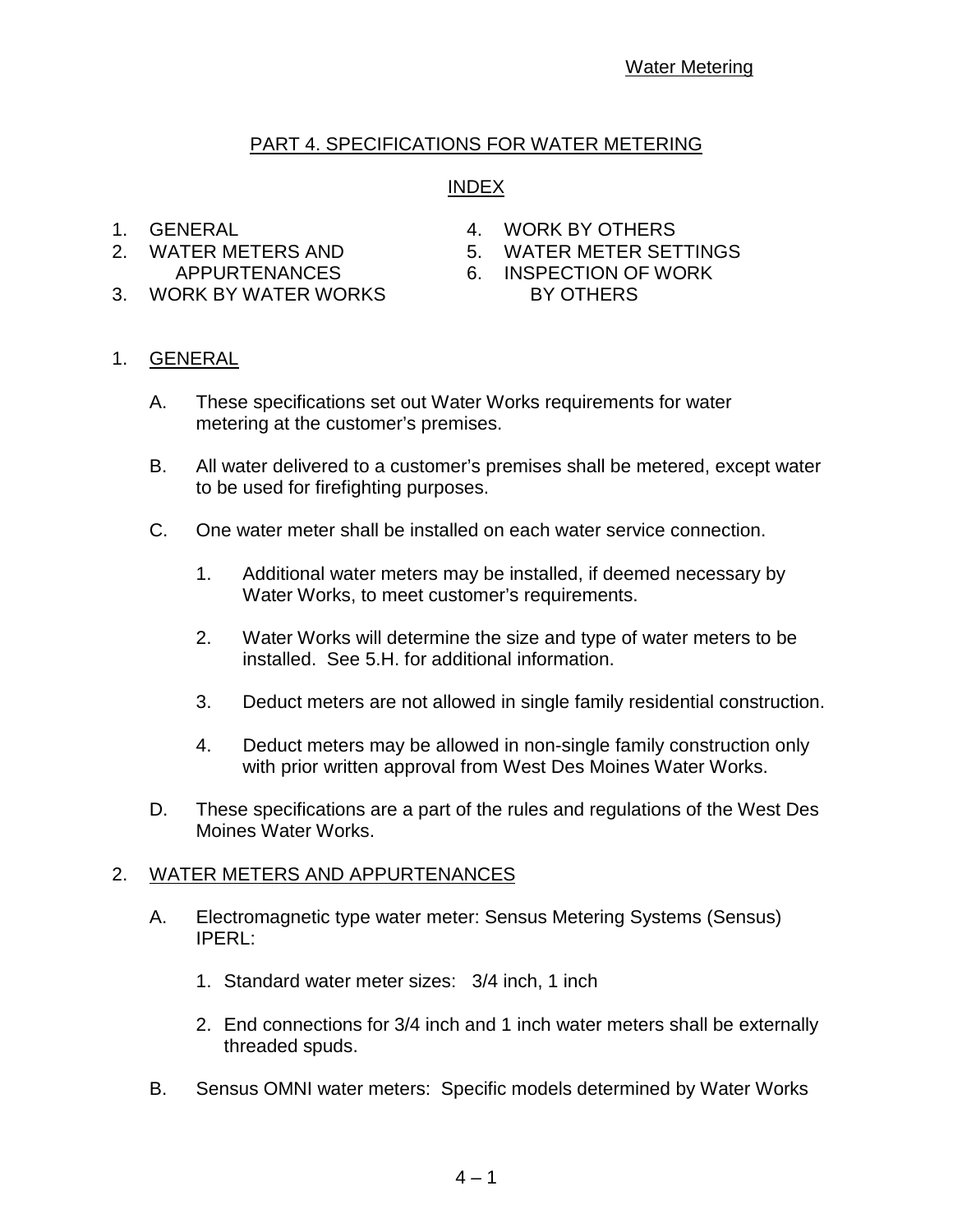- 1. Standard water meter sizes: 1-1/2 inch, 2 inch, 3 inch, 4 inch, 6 inch, 8 inch and 10 inch.
- 2. End connections for 1-1/2 inch and 2 inch water meters shall be 2 bolt oval meter flanges.
- 3. End connections for 3 inch, 4 inch, 6 inch, 8 inch and 10 inch meters shall be bolted, ANSI 125 lb. flanges.
- 4. Do not install elbows, bends, nonconcentric reducers, check valves, back flow preventers and/or pressure reducing devices within ten (10) pipe diameters upstream or five (5) pipe diameters downstream of the meter.
- 5. Operating ranges can vary by model. In some cases, compound water meters may be required. Contact West Des Moines Water Works for details.
- C. Remote reading capability: Sensus SmartPoint.
	- 1. Cable for interior use (not in plenum spaces): Three 22 gauge solid copper conductors with PVC jacket: Belden 8794, or approved equal. Conduit installed as specified in 4.A.
	- 2. Cable for interior use (in plenum spaces only): Three 18 gauge stranded copper conductors with Teflon insulation and Hiflex-plus jacket; must meet or exceed UL 910; NEK Cable, Inc. Type CL2P FT6, or approved equal.
	- 3. Cable for direct burial: Three 18 gauge solid copper conductors with high dielectric PVC insulation and black PVC jacket; type TNNH/THWN/TFFN, designed for direct burial; Anixter Brothers, 2A-1803, or approved equal.
- D. Water meter connections:
	- 1. Threaded meter couplings: bronze, with seal holes on nuts; washers.
	- 2. Companion flanges: bronze, with plated steel bolts and nut; reinforced rubber gaskets.
	- 3. Flexible couplings: bronze, pack joint to water meter flange adaptors with reinforced rubber gaskets; Ford Meter Box Company Type FC or approved equal.

#### 3. WORK BY WATER WORKS

A. Water Works will furnish and install the water meter, water meter connections, remote reading device, cable and caulking, as required. Water Works must be notified during appropriate construction phases so proper installations can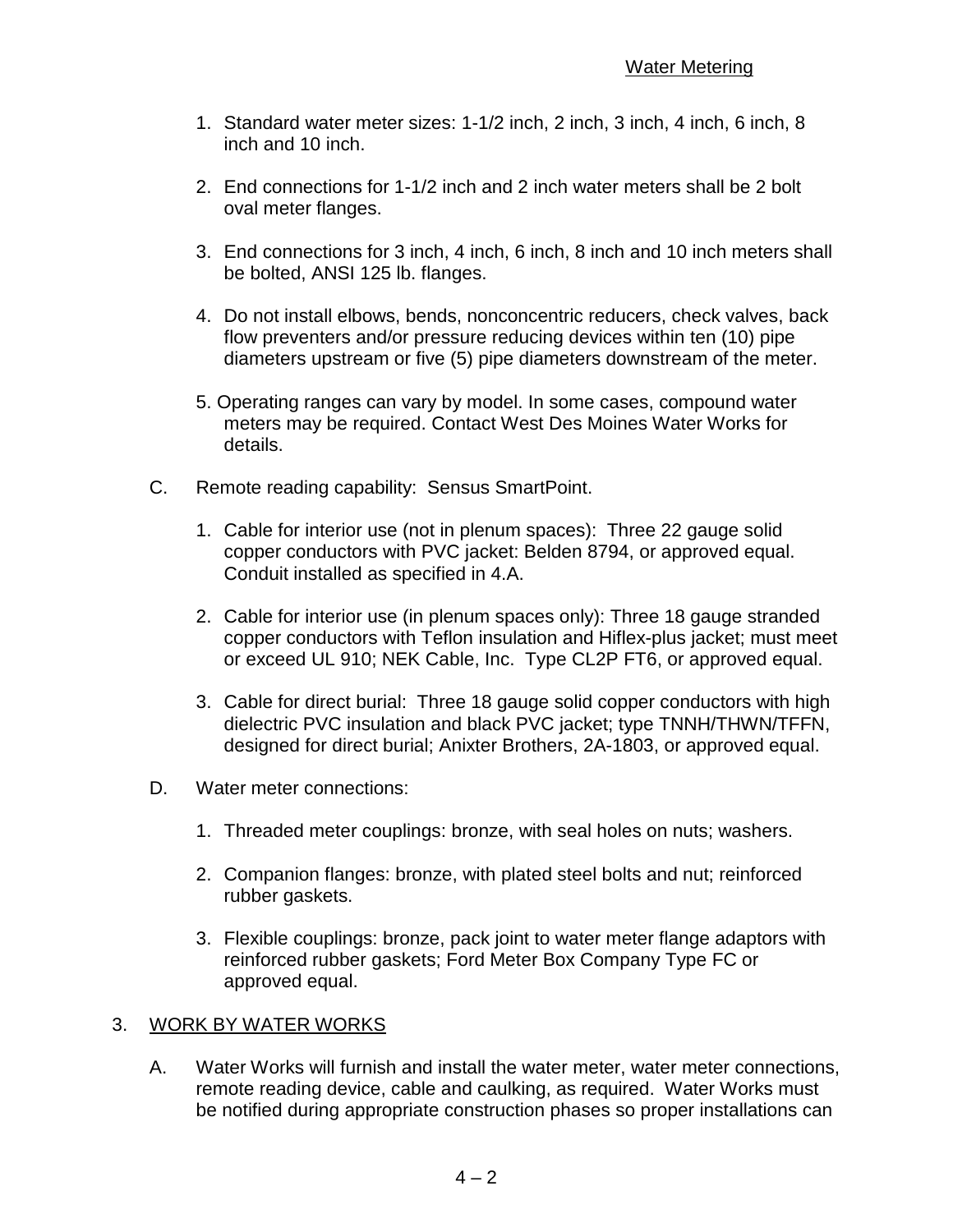be complete. Failure to properly notify Water Works may require the contractor to properly install cable for remote reading device.

#### 4. WORK BY OTHERS

- A. Construction of all pipe and fittings; installation of electrical bonding jumper; installation of empty 1/2 inch or larger conduit for remote reading device cable where required.
	- 1. Unless otherwise directed by Water Works, empty conduit is required on all construction except single family residential buildings.
	- 2. Install conduit from meter to exterior wall of building; set exterior wall end of conduit to facilitate installation and use of remote meter reading device. Obtain Water Works approval of such location prior to construction.
- B. For 1-1/2 inch and larger water meters, Water Works can furnish the water meter for installation by others, if desired, to facilitate construction of water meter setting and adjacent piping. All work is subject to inspection and approval by West Des Moines Water Works.

#### 5. WATER METER SETTINGS

- A. Water Works will install water meters in water meter settings which conform with the following standards:
	- 1. The water meter shall be located inside the building and as close as possible to the point at which the water service pipe enters the building.
	- 2. The water meter shall be installed in a horizontal run of pipe with a ball valve with a graspable handle on both sides of the meter, a suitable reducer and a pipe support on each side of the water meter; the horizontal run of pipe shall be at least 1 foot, but not more than 3 feet from the floor.
		- a. If backflow prevention devices are required they must be installed downstream of water meter. No connections are allowed between the meter and the backflow preventer.

3. The pipe adjacent to the water meter setting shall be arranged so the water meter is, and will remain, accessible for installation, reading, inspecting and changing the water meter. The meter and adjacent valves shall not be obstructed as to prevent meter installation or replacement. Enough working room, typically two feet in front of the meter, must be cleared by the property owner as to allow for meter replacement, as well as a clear path to the water meter. Property owners are responsible to maintain accessibility to the water meter.

B. The contractor and/or customer are responsible for protecting the water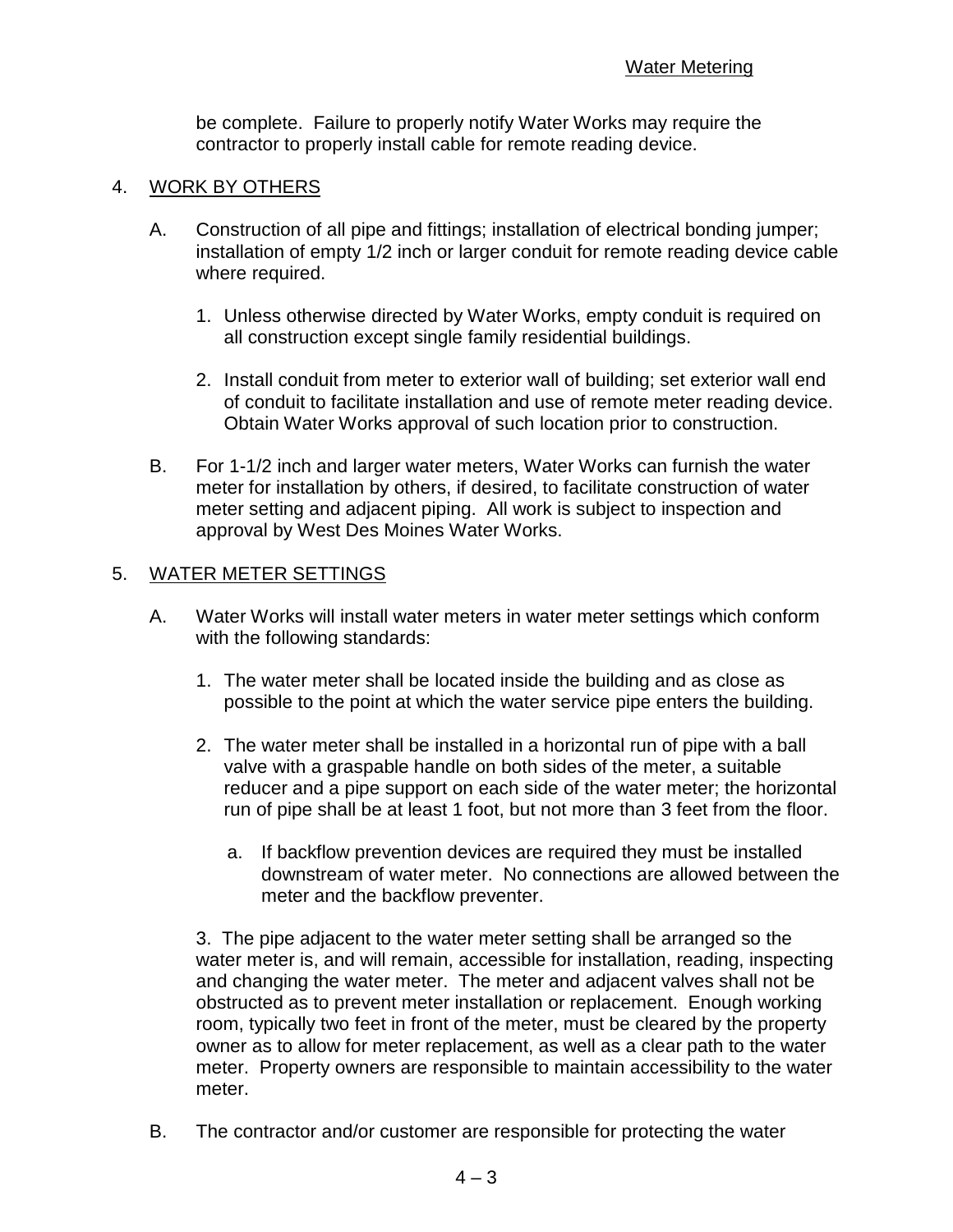meter from freezing; heat tapes and building insulation are not recommended for this purpose; the water meter must be located in an area which is heated by the building's heating system.

- C. If two or more water meters are to be installed, the piping shall be arranged to prevent the water meters from operating in series.
	- 1. Water meters may be installed in parallel piping arrangements for redundancy, or to increase water flow capability while not sacrificing low flow registration capability provided a swing check valve is installed in the outlet piping of both meters.
- D. It is recommended that a floor drain be located near the water meter setting.
- E. A water meter bypass may be installed with Water Works approval. If installed, a lockable valve shall be installed by the contractor with a lock provided by Water Works.
- F. Water meter installations in water meter pits may be permitted in limited situations. Backflow prevention devices are installed above finish grade. A remote reading device must be able to be installed on the pit access cover of the meter pit. Written approval of Water Works must be obtained prior to construction of a meter pit.
- G. Water meter pit specifications:
	- 1. For meter pits not located in parking or traffic areas:

| <b>Meter Size</b>       | <b>Approved Materials List</b>  |
|-------------------------|---------------------------------|
| $5/8$ inch x $3/4$ inch | Mueller/Hunt 15" Diameter Coil  |
| 1 inch                  | Mueller/Hunt 18" Diameter Coil  |
| 1 $\frac{1}{2}$         | <b>Ford Plastic Pit Setters</b> |
| 2 inch or larger        | <b>Ford Plastic Pit Setters</b> |

- 2. Meter pits in vehicular traffic areas are not permitted unless special permission is granted under exceptional circumstances by West Des Moines Water Works.
- 3. All manhole or pit lids must accommodate an electronic remote reading devices with a 2 inch hole.
- 4. Granular pipe bedding: as specified in SUDAS
- H. Tabulated below is the usual relationship between water meter sizes and numbers of residential or commercial occupancy units served by the water meter.

Water Meter Size Number of Units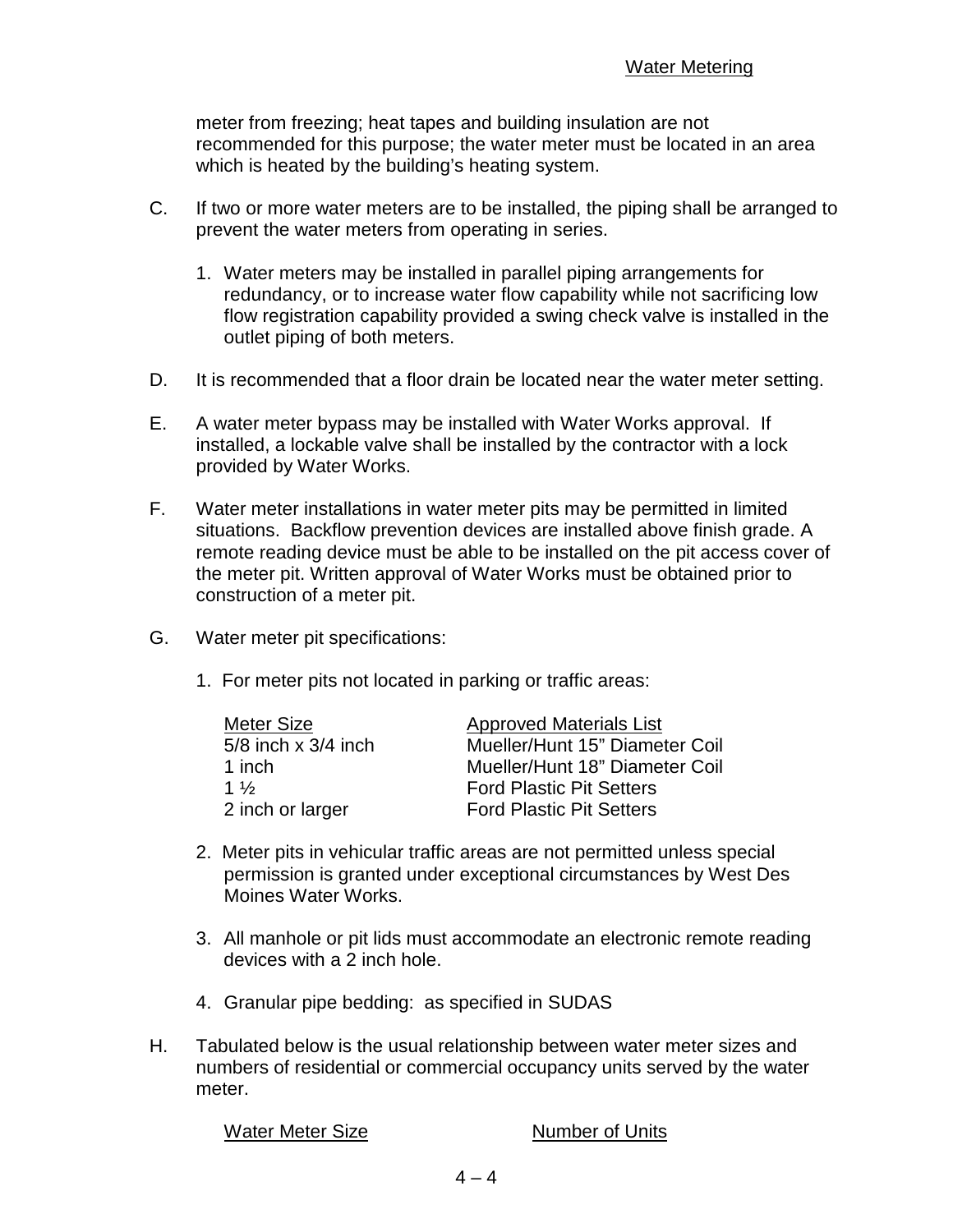| $3/4$ inch |          |
|------------|----------|
| 1 inch     | 2 to 12  |
| 1-1/2 inch | 13 to 24 |
| 2 inch     | 25 to 30 |

Irrigation meters will be sized according to the required gallons per minute of the designed system.

- 1. Water Works will analyze each building's water requirements to ensure adequate water meter size. Meter sizing decisions are at the sole discretion of West Des Moines Water Works.
- I. Locations containing multiple water meters for more than one unit or tenant must provide Water Works with keys for unrestricted 24 hours a day access. All meters must be clearly labeled with a unit number.

#### 6. INSPECTION OF WORK BY OTHERS

A. Water Works will inspect work by others to determine compliance with these specifications; the water meter will be installed when specification requirements are met. When work is completed by others, service may be disconnected if Water Works requirements have not been met.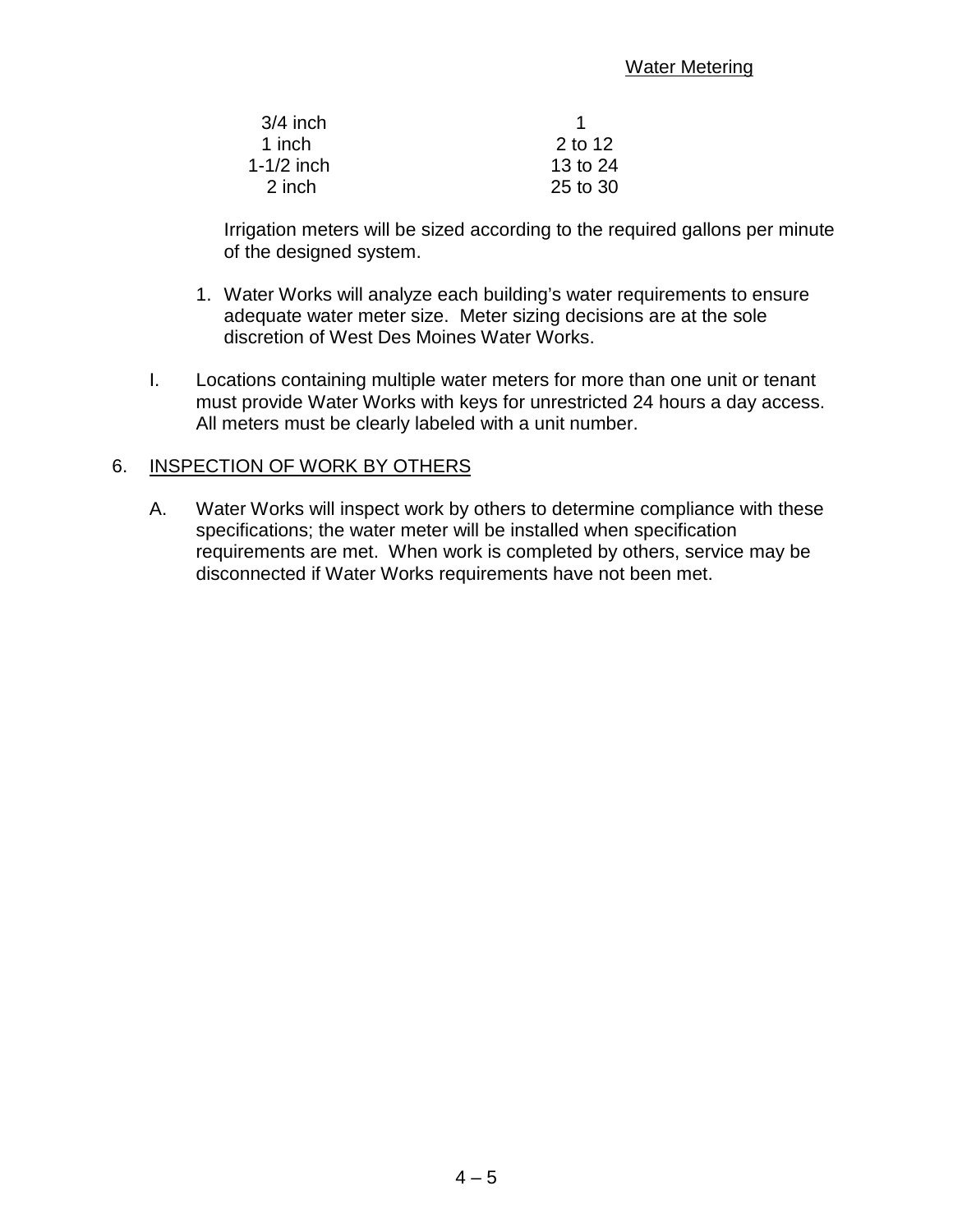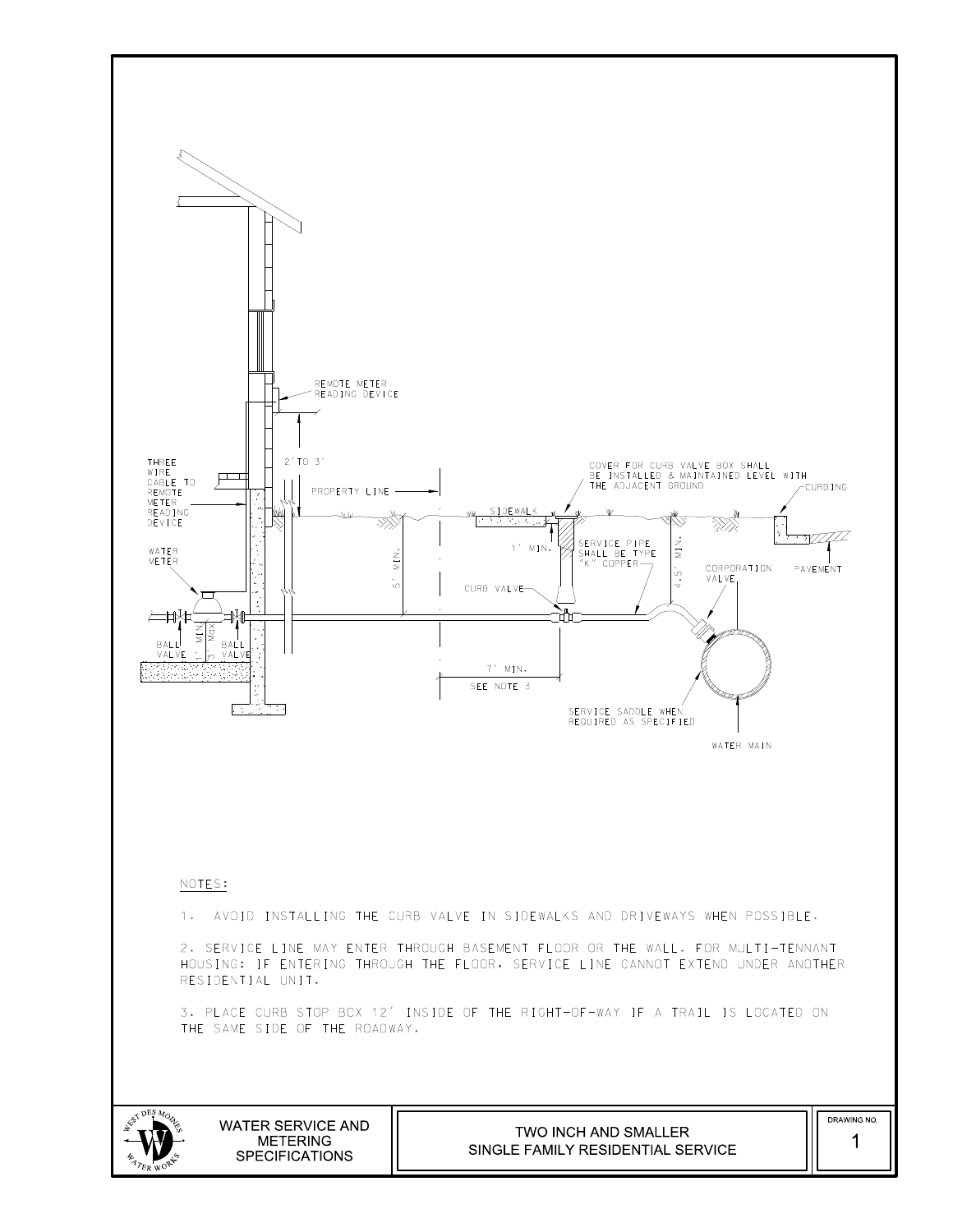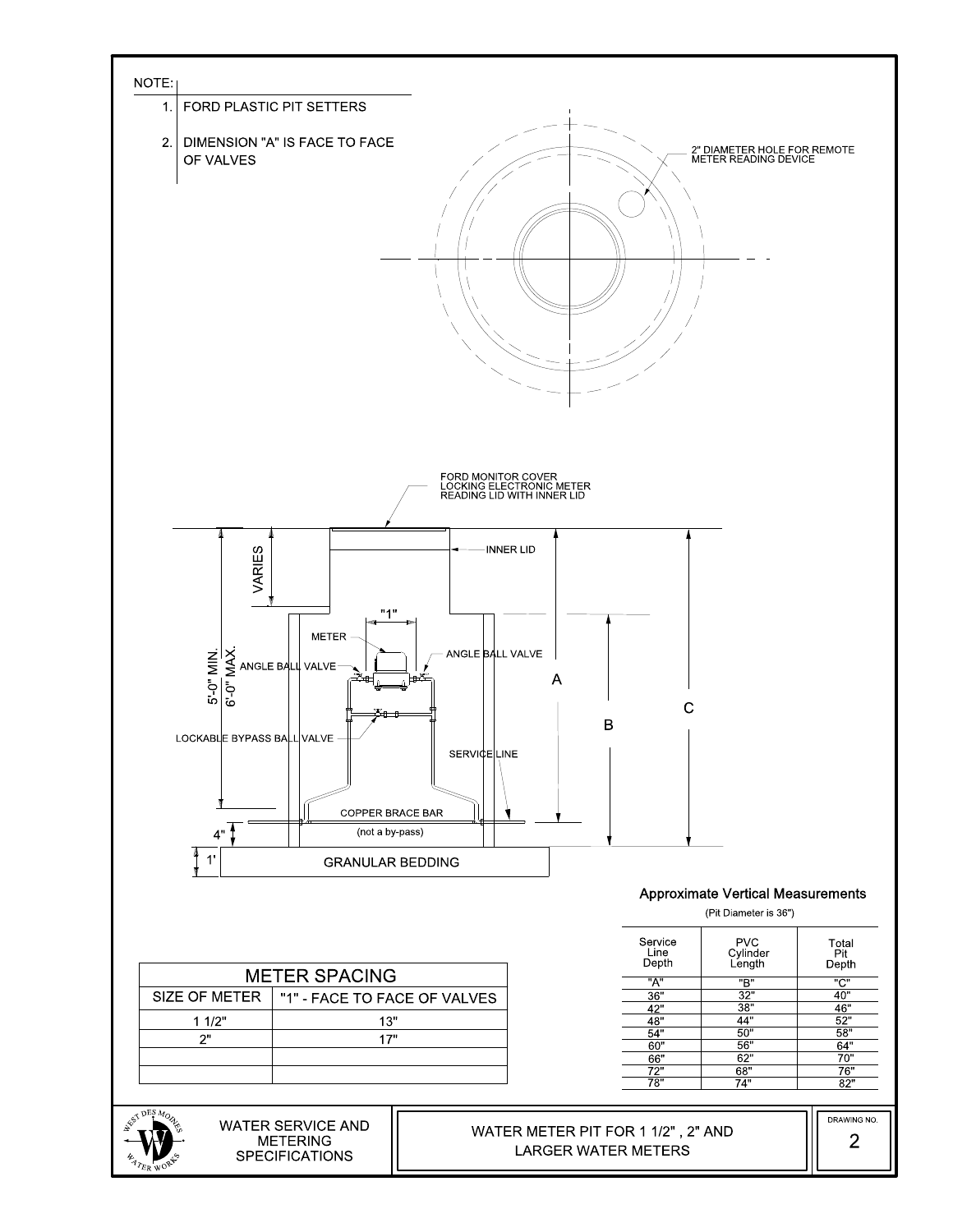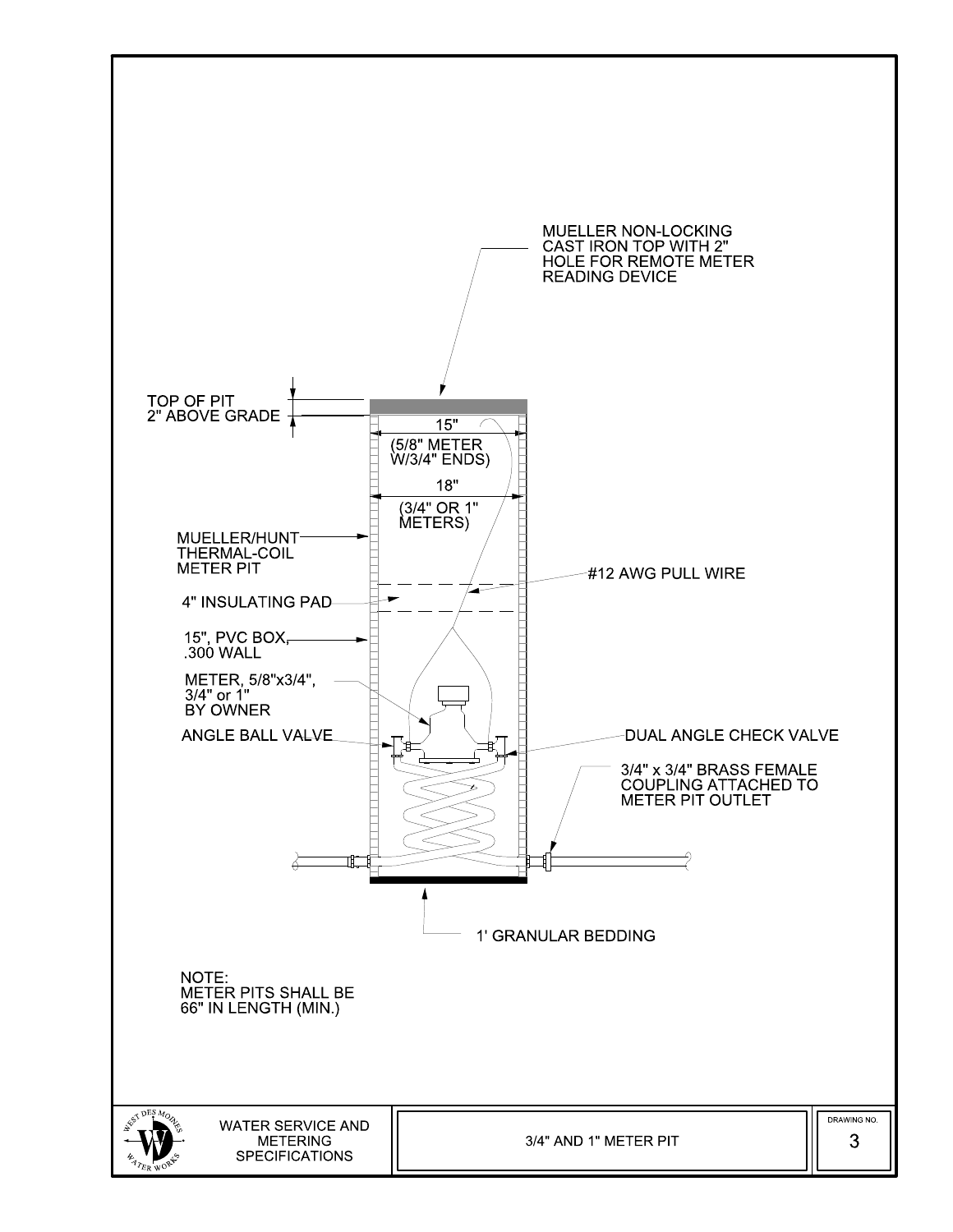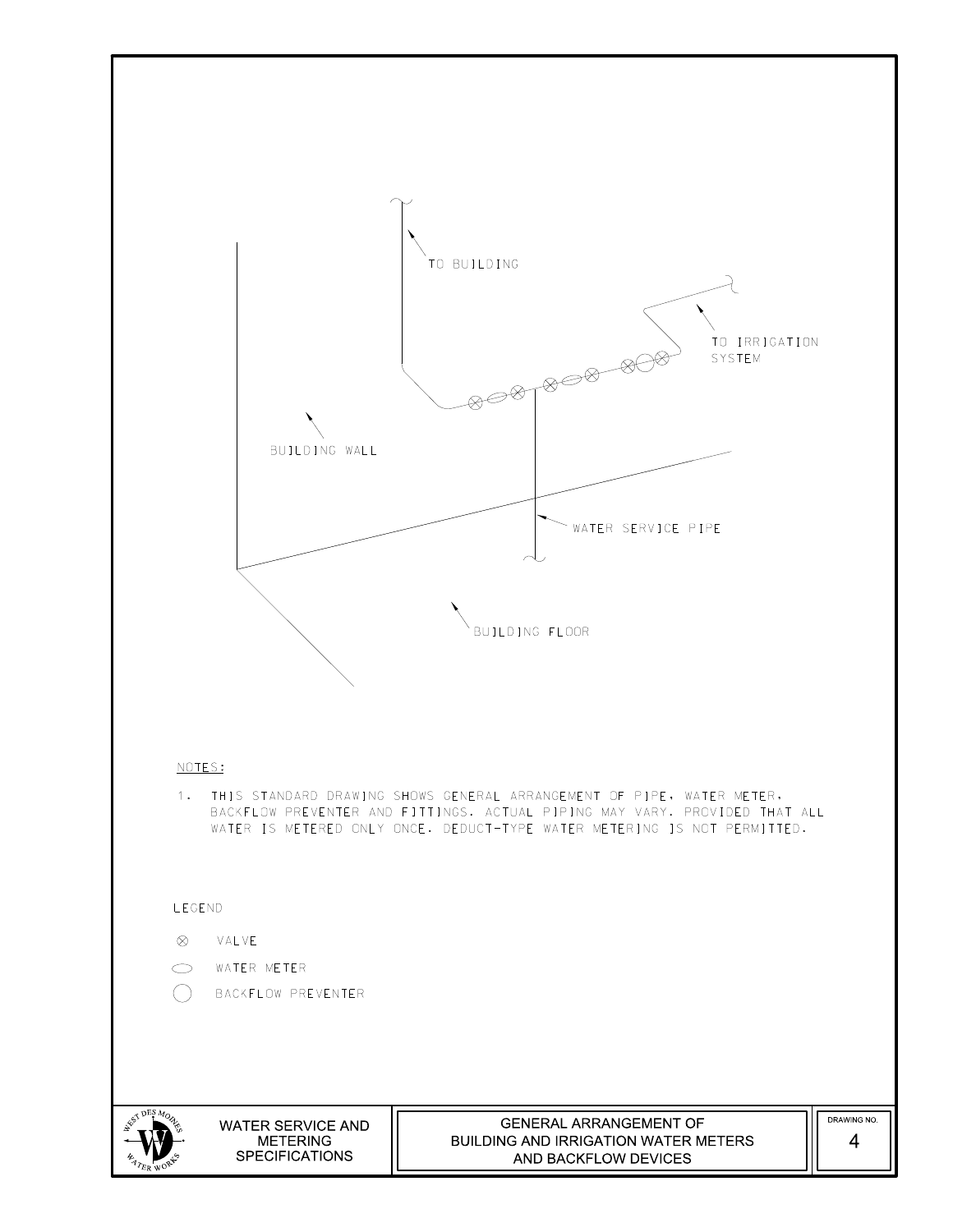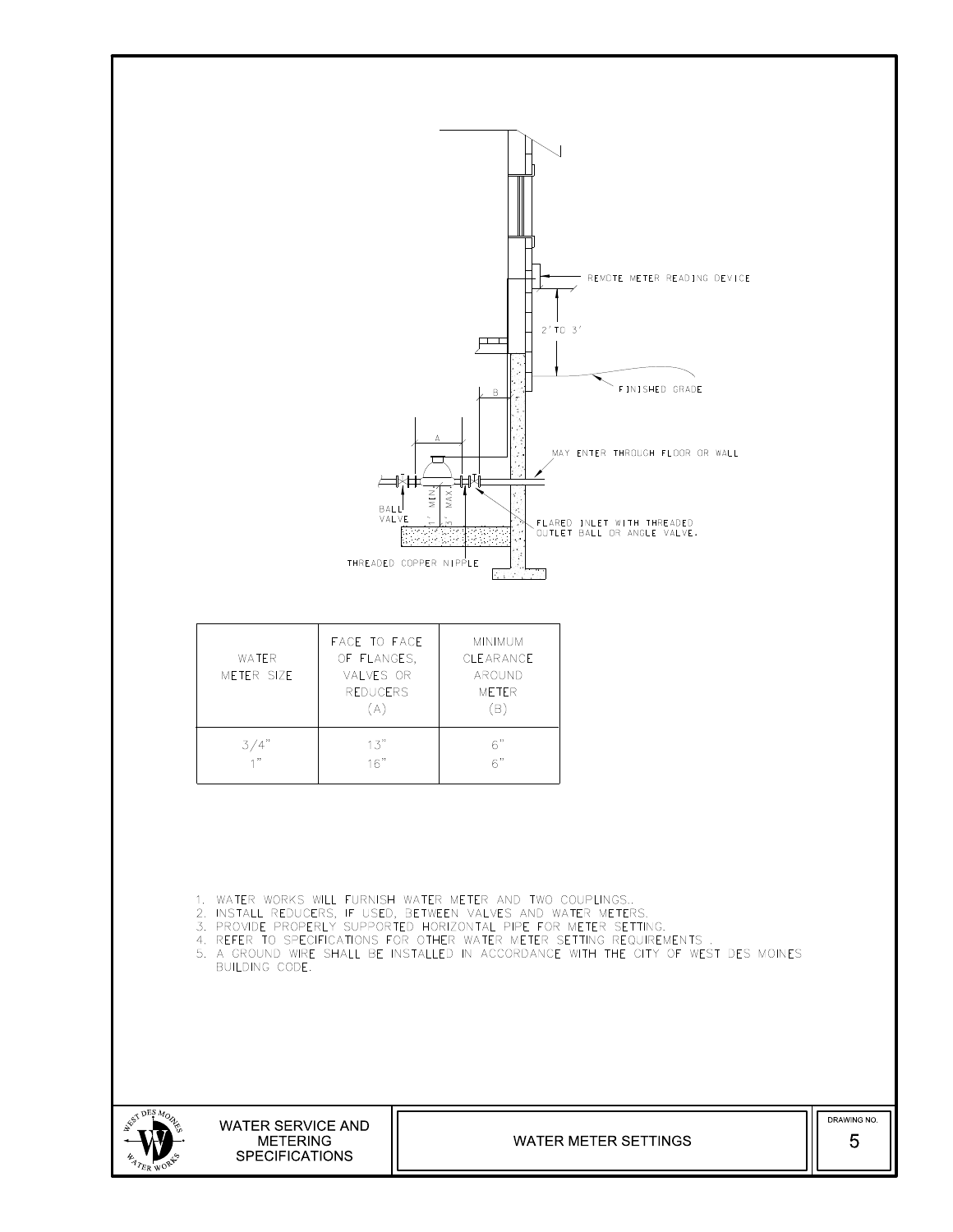

S<br>NG  $p_{ESM_O}$ EST. WSRK. <sup>E</sup>R<sup>W</sup> O  ${}^4\!$ W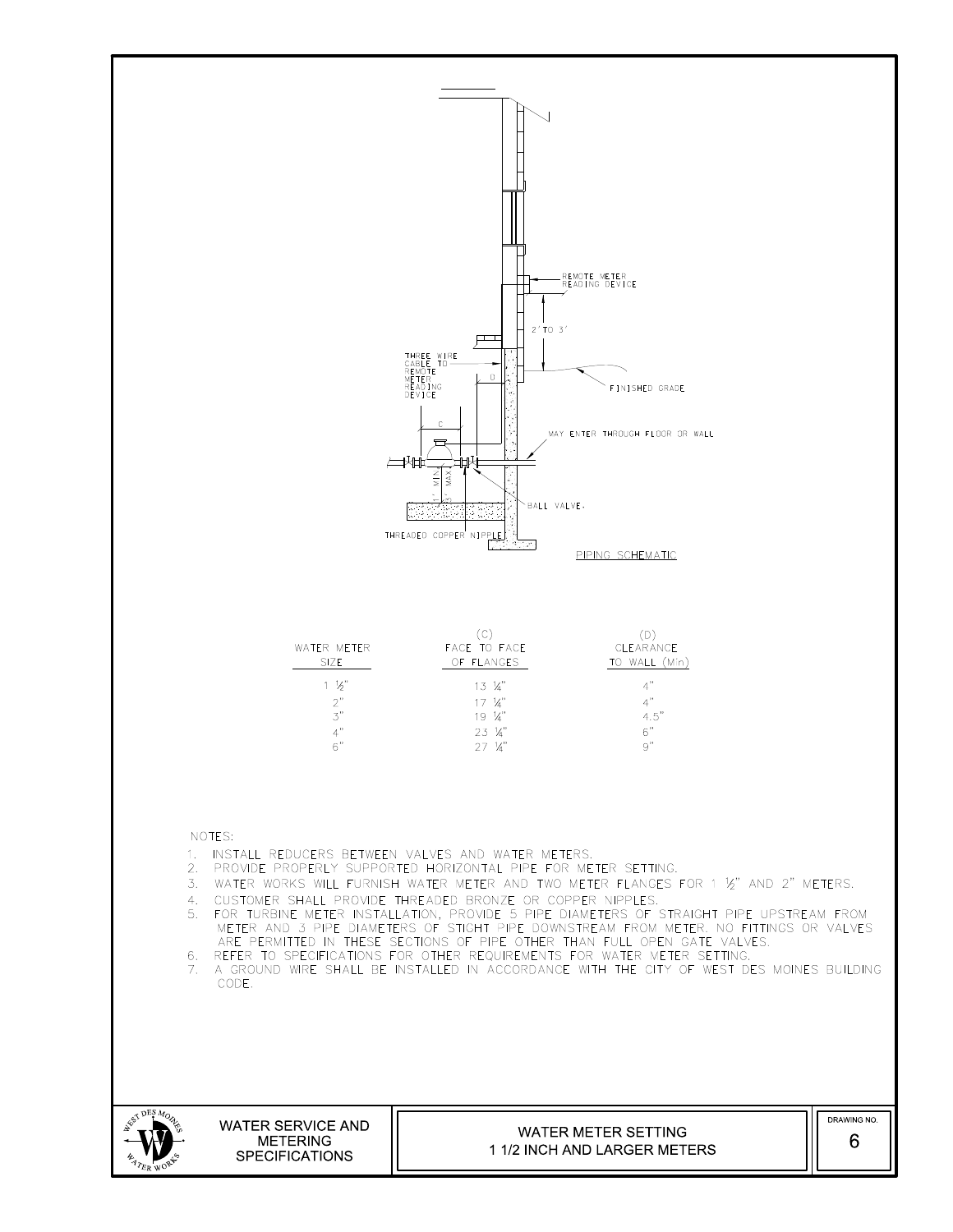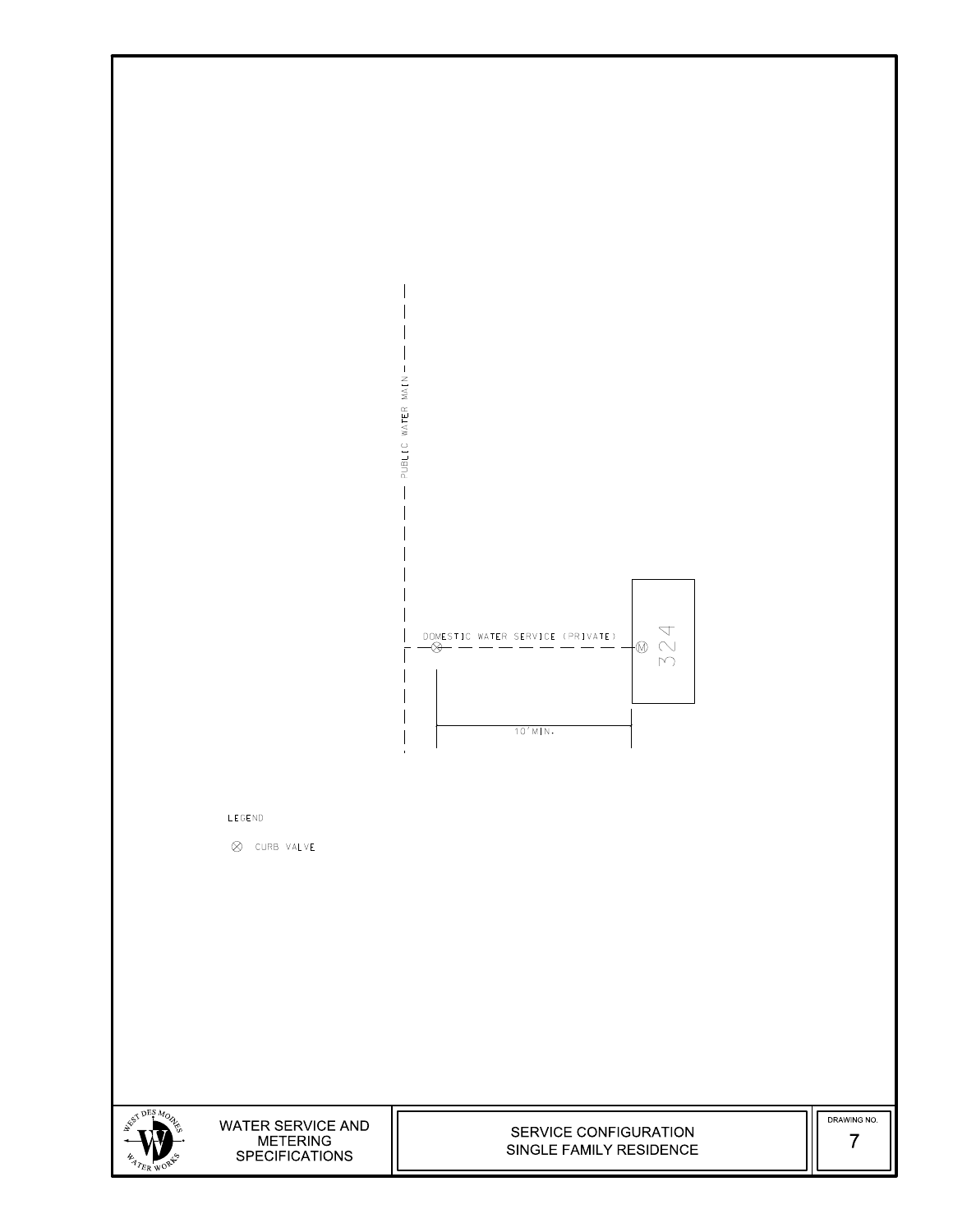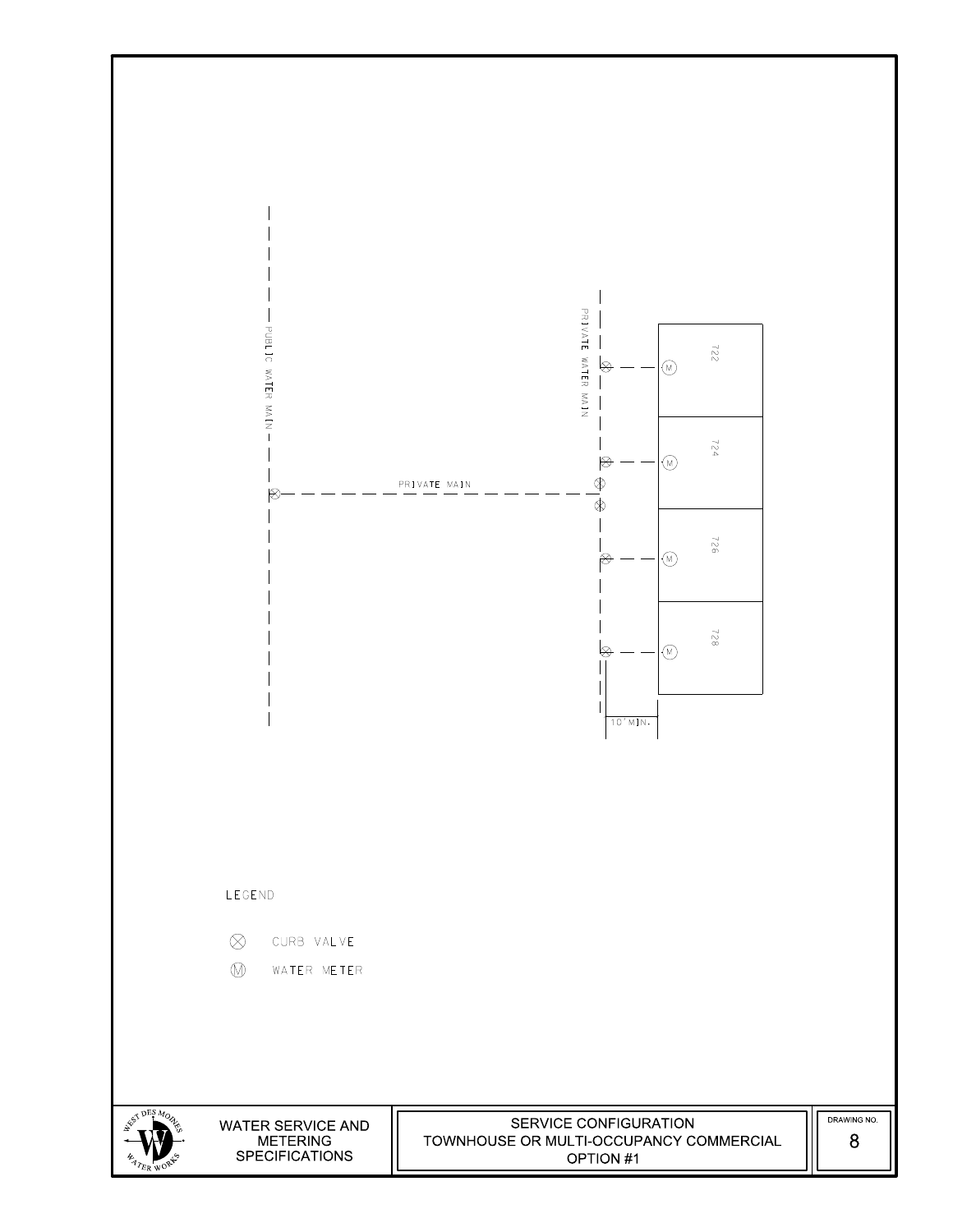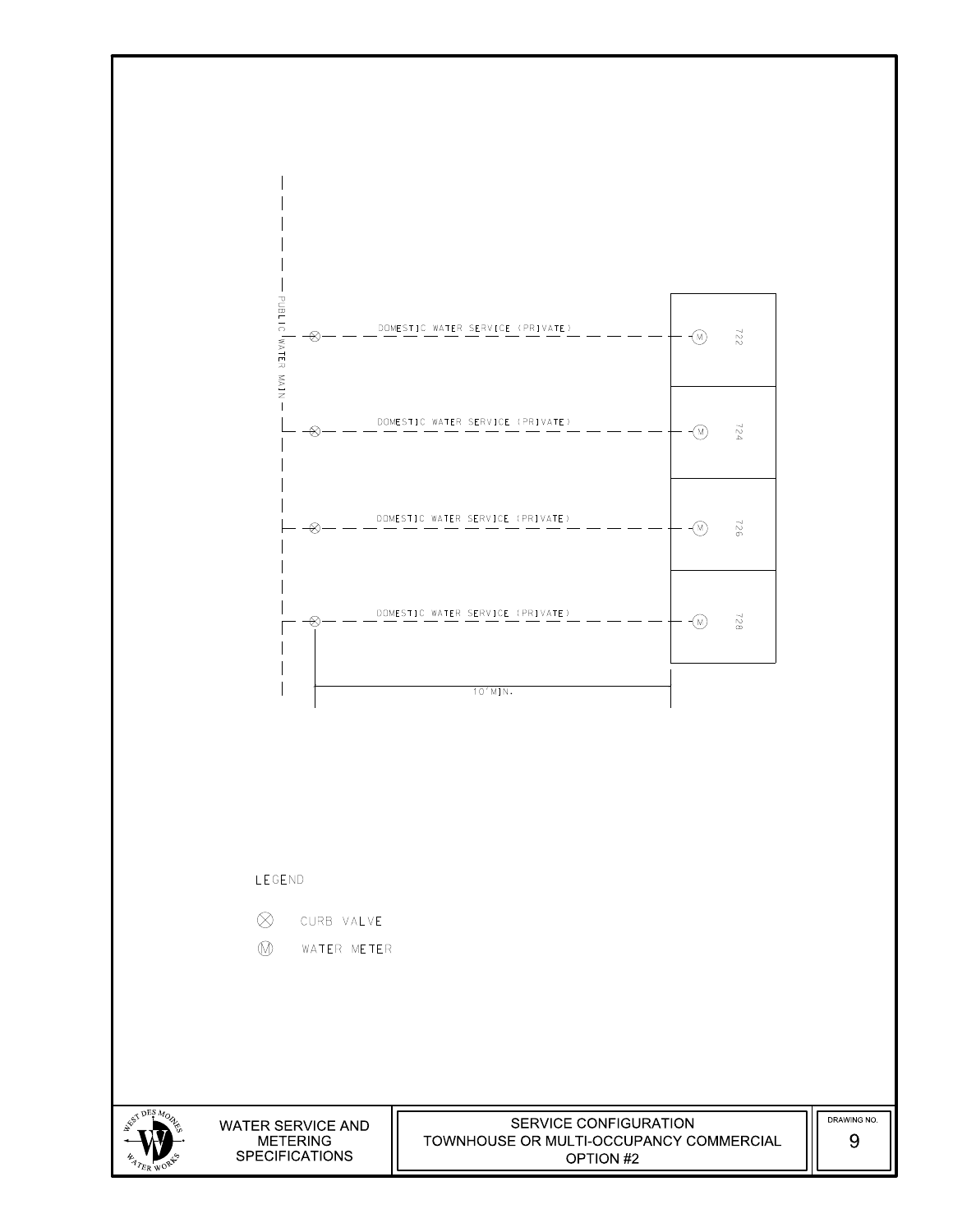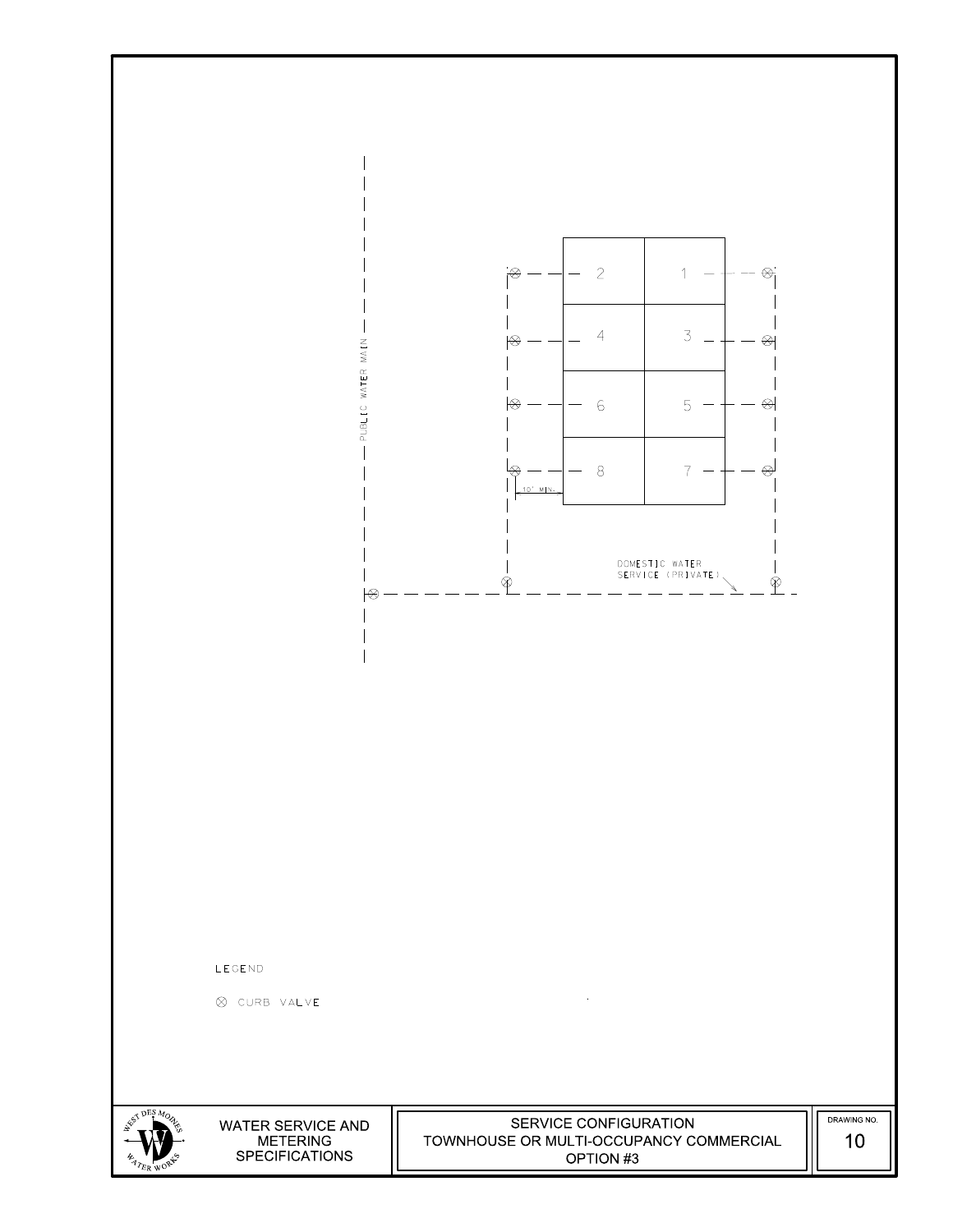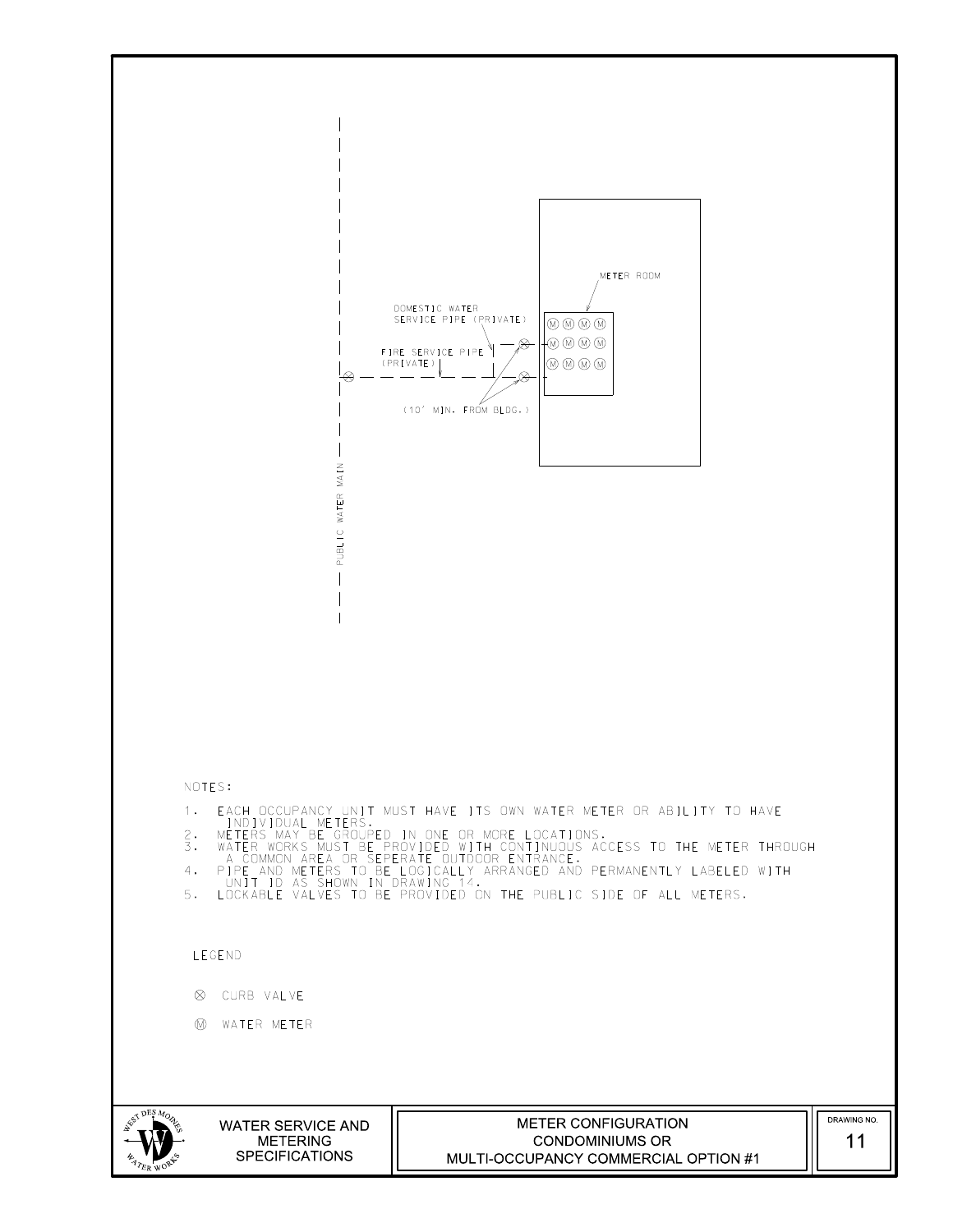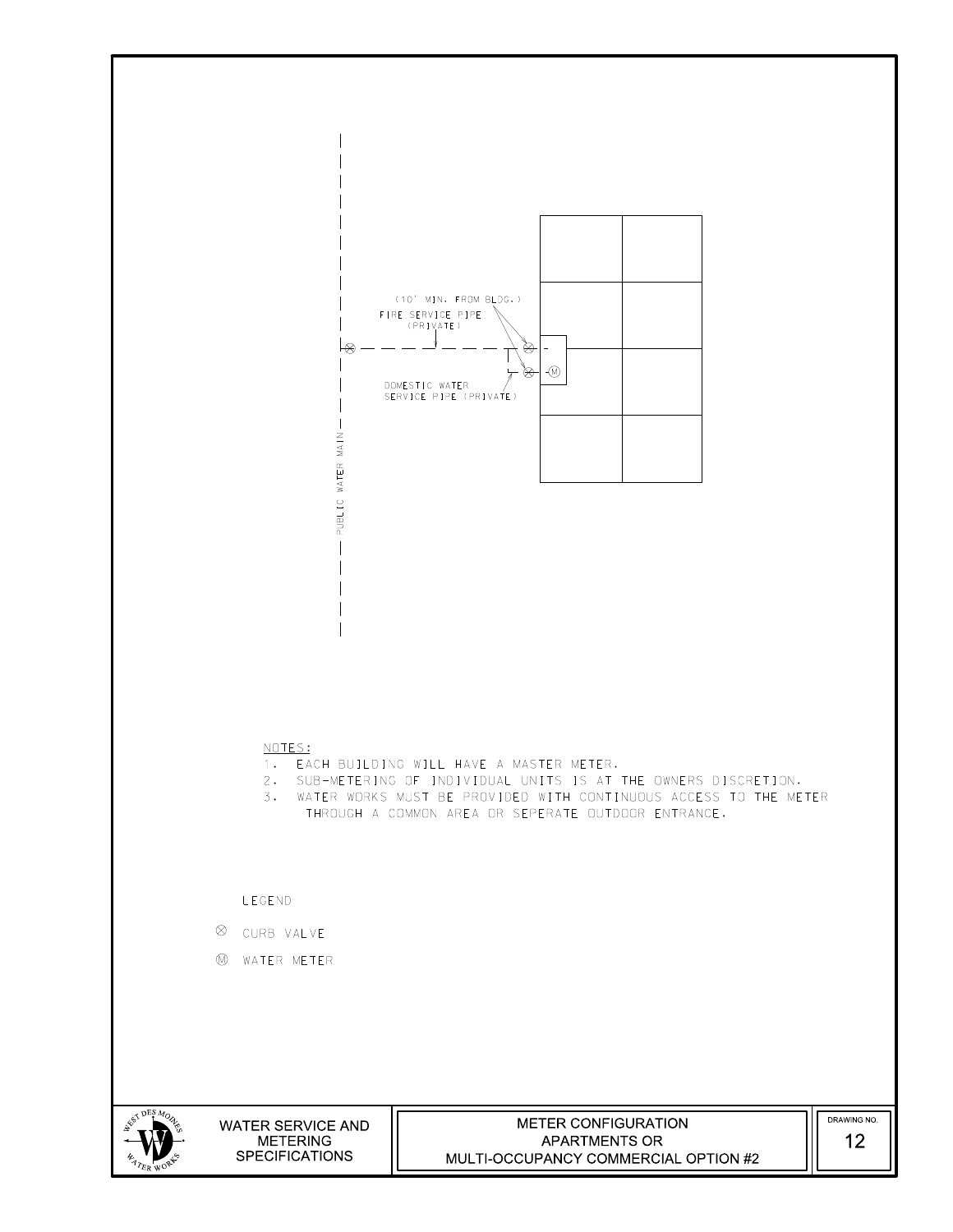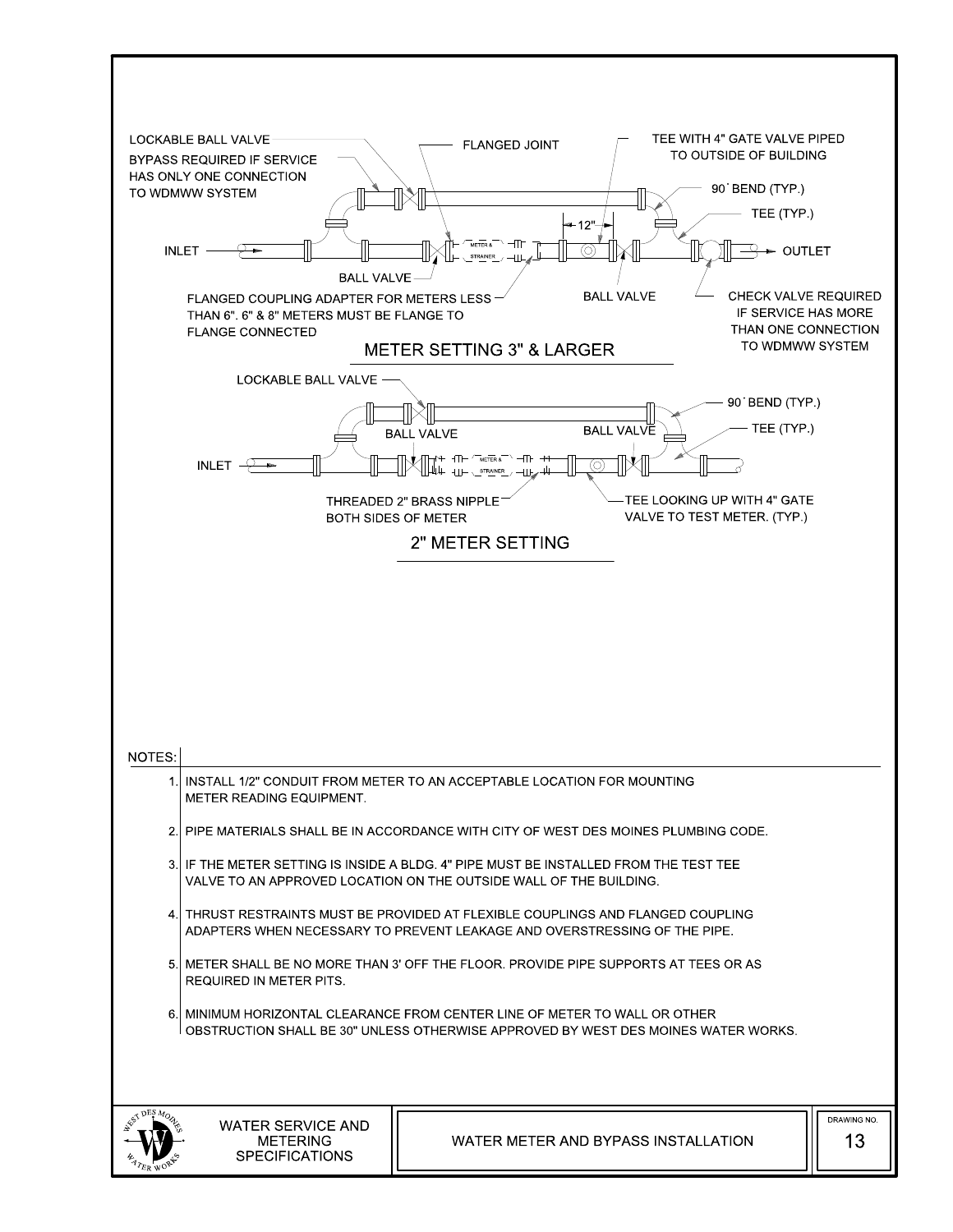

SIDE VIEWS

#### NOTES:

1. MUST HAVE EXTERIOR OR COMMON ENTRANCE WITH LOCKED DOOR AND ACCESS PROVIDED TO WDMWW.

2. MUST HAVE A HEATED ROOM.

3. ALL METERS MUST BE PERMANENTLY LABELED WITH UNIT IDENTIFICATION NUMBER.

4. ALL METERS MUST HAVE LOCKABLE BALL VALVES BEFORE THE METER, ON INLET SIDE.

5. THE BOTTOM METER SHALL BE A MINIMUM OF 1' FROM FLOOR AND A MAXIMUM HEIGHT OF 5' TO THE TOP METER.

6. THERE SHALL BE A 6" MINIMUM SEPARATION BETWEEN METERS IN ALL DIRECTIONS.